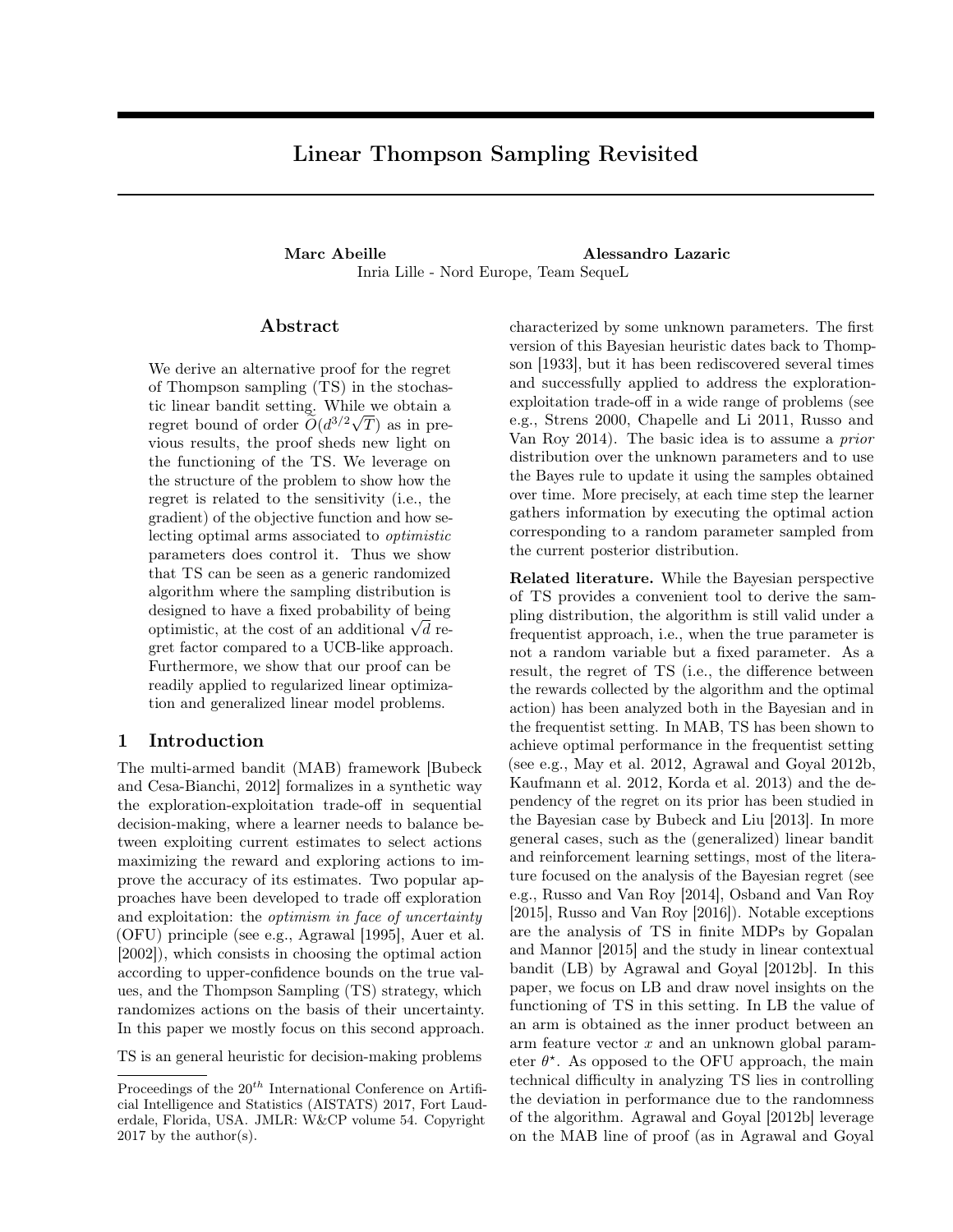[2012a]) classifying arms as saturated and unsaturated depending on wether their standard deviation is smaller or bigger than their gap to the optimal  $arm<sup>1</sup>$ . While for unsaturated arms the regret is related to their standard deviation that decreases over time, they prove that TS has a small (but constant) probability to select saturated arms and thus it achieves a regret  $\widetilde{O}(d^{3/2}\sqrt{T})$ .

Contributions. The major contributions of this paper are: 1) Following the intuition of Agrawal and Goyal [2012b], we show that the TS does not need to sample from an actual Bayesian posterior distribution and that any distribution satisfying suitable concentration and anti-concentration properties guarantees a small regret. In particular, we show that the distribution should over-sample w.r.t. the standard determined to the standard determined the standard least-squares confidence ellipsoid by a factor  $\sqrt{d}$  to guarantee a constant probability of being optimistic. 2) We provide an alternative proof of TS achieving the same result as Agrawal and Goyal [2012b]. One of our major finding is that, leveraging on the properties of support functions from convex geometry, we are able to prove that the regret is related to the gradient of the objective function, that is ultimately controlled by the norm of the optimal arms associated to any optimistic parameter  $\theta$ . This provides a novel insight on the fact that whenever an optimistic parameter  $\theta_t$  is chosen, not only its instantaneous regret is small but the corresponding optimal arm  $x_t = \arg \max_x x^{\mathsf{T}} \theta_t$  represents a useful exploration step that improves the accuracy of the estimation of  $\theta^*$  over dimensions which are relevant to reduce regret in any subsequent non-optimistic step. This approach allows us to avoid the introduction of saturated/unsaturated arms and it illustrates why any TS-like algorithm (not necessarily Bayesian) with a constant probability of being optimistic has a bounded regret. 3) Finally, we show how our proof can be easily adapted to regularized linear optimization (with arbitrary penalty) and to the generalized linear model (GLM), for which we derive the first frequentist regret bound for TS, which was first suggested by Agrawal and Goyal [2012b] as a venue to explore.

#### 2 Preliminaries

The setting. We consider the stochastic linear bandit model. Let  $\mathcal{X} \subset \mathbb{R}^d$  be an arbitrary (finite or infinite) set of arms. When an arm  $x \in \mathcal{X}$  is pulled, a reward is generated as  $r(x) = x^{\mathsf{T}} \theta^* + \xi$ , where  $\theta^* \in \mathbb{R}^d$  is a fixed but unknown parameter and  $\xi$  is a zero-mean noise. An arm  $x \in \mathcal{X}$  is evaluated according to its expected reward  $x^{\mathsf{T}} \theta^*$  and for any  $\theta \in \mathbb{R}^d$  we denote the optimal arm and its value by

$$
x^{\star}(\theta) = \arg \max_{x \in \mathcal{X}} x^{\mathsf{T}} \theta, \qquad J(\theta) = \sup_{x \in \mathcal{X}} x^{\mathsf{T}} \theta. \tag{1}
$$

Then  $x^* = x^*(\theta^*)$  is the optimal arm for  $\theta^*$  and  $J(\theta^*)$ is its optimal value. At each step  $t$ , the learner selects an arm  $x_t \in \mathcal{X}$  based on the past observations (and possibly additional randomization), it observes the reward  $r_{t+1} = x_t^{\mathsf{T}} \theta^* + \xi_{t+1}$ , and it suffers a *regret* equal to the difference in expected reward between the optimal arm  $x^*$  and the arm  $x_t$ . All the information observed up to time  $t$  is encoded in the filtration  $\mathcal{F}_t^x = (\mathcal{F}_1, \sigma(x_1, r_2, \dots, r_t, x_t)),$  where  $\mathcal{F}_1$  contains any prior knowledge (e.g., the bound  $S$ ). The objective of the learner is to minimize the cumulative regret up to step T, i.e.,  $R(T) = \sum_{t=1}^{T} (x^{\star,T} \theta^{\star} - x_t^{\mathsf{T}} \theta^{\star}).$ 

We introduce general assumptions on the structure of the problem and on the noise  $\xi_{t+1}$ .

**Assumption 1** (Arm set). The arm set  $X$  is a bounded closed (and hence compact) subset of  $\mathbb{R}^d$  such that  $||x|| \leq X$  for all  $x \in \mathcal{X}$ . We also assume  $X = 1$ .

**Assumption 2** (Bandit parameter). There exists  $S \in$  $\mathbb{R}^+$  such that  $\|\theta^{\star}\| \leq S$  and S is known.

**Assumption 3** (Noise). The noise process  $\{\xi_t\}_t$  is a martingale difference sequence given  $\mathcal{F}_t^x$  and it is conditionally R-subgaussian for some constant  $R \geq 0$ ,

$$
\forall t \ge 1, \ \mathbb{E}\left[\xi_{t+1}|\mathcal{F}_t^x\right] = 0,
$$
  

$$
\forall \alpha \in \mathbb{R}, \ \mathbb{E}\left[e^{\alpha \xi_{t+1}} | \mathcal{F}_t^x\right] \le \exp\left(\alpha^2 R^2/2\right).
$$
 (2)

**Technical tools.** Let  $(x_1, \ldots, x_t) \in \mathcal{X}^t$  be a sequence of arms and  $(r_2, \ldots, r_{t+1})$  be the corresponding rewards, then  $\theta^*$  can be estimated by regularized least-squares (RLS). For any regularization parameter  $\lambda \in \mathbb{R}^+$  , the design matrix and the RLS estimate are defined as

$$
V_t = \lambda I + \sum_{s=1}^{t-1} x_s x_s^{\mathsf{T}}, \qquad \widehat{\theta}_t = V_t^{-1} \sum_{s=1}^{t-1} x_s r_{s+1}.
$$
 (3)

For any positive semi-definite matrix  $A$ , the weighted 2-norm  $\Vert . \Vert_A$  is defined by  $\Vert x \Vert_A^2 = x^{\mathsf{T}} A x$ . We recall an important concentration inequality for RLS estimates. Proposition 1 (Thm. 2 in Abbasi-Yadkori et al. [2011a]). For any  $\delta \in (0,1)$ , under Asm. 1,2, and 3, for any  $\mathcal{F}^x_t$ -adapted sequence  $(x_1, \ldots, x_t)$ , the RLS es-

timator  $\hat{\theta}_t$  is such that for any fixed  $t \geq 1$ ,

$$
\|\widehat{\theta}_t - \theta^{\star}\|_{V_t} \leq \beta_t(\delta),
$$
  

$$
\forall x \in \mathbb{R}^d, \ |x^{\mathsf{T}}(\widehat{\theta}_t - \theta^{\star})| \leq ||x||_{V_t^{-1}} \beta_t(\delta), \tag{4}
$$

w.p. 1 –  $\delta$  (w.r.t. the noise  $\{\xi_t\}_t$  and any source of randomization in the choice of the arms), where

$$
\beta_t(\delta) = R \sqrt{2 \log \frac{(\lambda + t)^{d/2} \lambda^{-d/2}}{\delta}} + \sqrt{\lambda} S. \tag{5}
$$

At step t, we define the ellipsoid  $\mathcal{E}_t^{\text{RLS}} = \{ \theta \in \mathbb{R}^d \mid ||\theta \widehat{\theta}_t||_{V_t} \leq \beta_t(\delta')\}$  centered in  $\widehat{\theta}_t$  with orientation defined

<sup>&</sup>lt;sup>1</sup>Here we refer to the definition introduced in the  $arXiv$ paper, which slightly differs from the original ICML paper.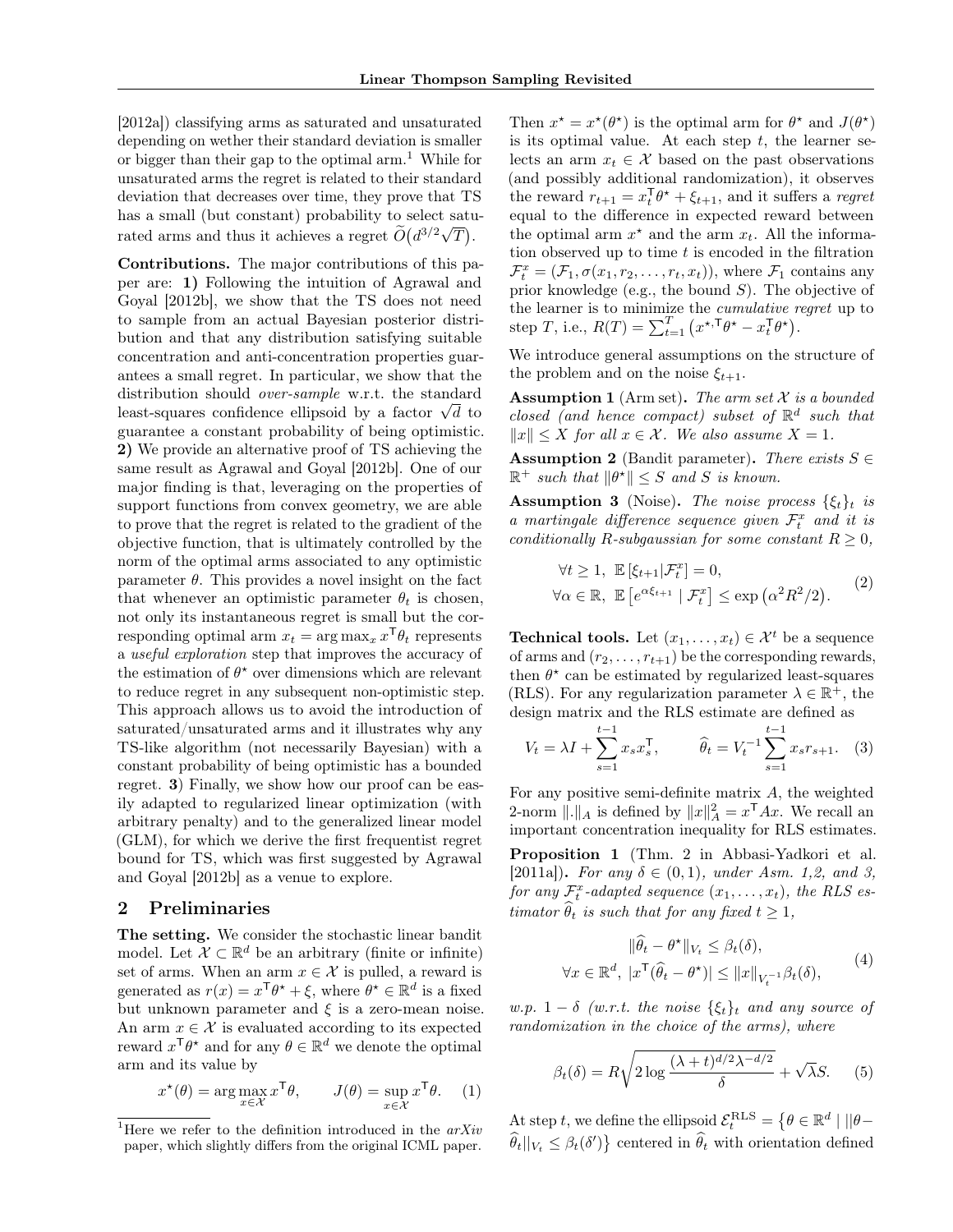**Input:**  $\hat{\theta}_1$ ,  $V_1 = \lambda I$ ,  $\delta$ , T 1: Set  $\delta' = \delta/(4T)$ 2: for  $t = \{1, ..., T\}$  do 3: Sample  $\eta_t \sim \mathcal{D}^{\text{TS}}$ 4: Compute parameter  $\widetilde{\theta}_t = \widehat{\theta}_t + \beta_t(\delta')V_t^{-1/2}\eta_t$ 5: Compute optimal arm  $x_t = x^{\star}(\widetilde{\theta}_t) = \arg\max_{x \in \mathcal{X}} x^{\mathsf{T}} \widetilde{\theta}_t$ 6: Pull arm  $x_t$  and observe reward  $r_{t+1}$ 7: Compute  $V_{t+1}$  and  $\hat{\theta}_{t+1}$  using Eq. 3 8: end for

Figure 1: Thompson sampling algorithm.

by  $V_t$  and radius  $\beta_t(\delta')$ , where  $\delta' = \delta/4T$ . From Eq. 4 we have that  $\theta^* \in \mathcal{E}_t^{\text{RLS}}$  with high probability. Finally, we report a standard result of RLS that, together with Prop. 1, shows that the prediction error on the  $x<sub>t</sub>$ s used to construct the estimator  $\hat{\theta}_t$  is cumulatively small.

**Proposition 2.** Let  $\lambda \geq 1$ , for any arbitrary sequence  $(x_1, x_2, \ldots, x_t) \in \mathcal{X}^t$  let  $V_{t+1}$  be the corresponding design matrix  $(Eq. 3)$ , then

$$
\sum_{s=1}^{t} \|x_{s}\|_{V_{s}^{-1}}^{2} \le 2\log \frac{\det(V_{t+1})}{\det(\lambda I)} \le 2d\log\left(1+\frac{t}{\lambda}\right). (6)
$$

This result plays a central role in most of the proofs for linear bandit, since the regret is usually related to  $||x_s||_{V_s^{-1}}$  and Prop. 2 is used to bound its cumulative sum. While Agrawal and Goyal [2012b] achieve this by dividing arms in saturated and unsaturated, we follow a different path that leverages on the core features of the problem (structure of  $J(\theta)$ ) and of TS (probability of being optimistic).

# 3 Linear Thompson Sampling

Agrawal and Goyal [2012b] define TS for linear bandit as a Bayesian algorithm where a Gaussian prior over  $\theta^*$  is updated according to the observed rewards, a random sample is drawn from the posterior, and the corresponding optimal arm is selected at each step.

As hinted by Agrawal and Goyal [2012b], we show that TS can be defined as a generic randomized algorithm constructed on the RLS-estimate rather than an algorithm sampling from a Bayesian posterior (see Fig. 1). At any step t, given RLS-estimate  $\hat{\theta}_t$  and the design matrix  $V_t$ , TS samples a *perturbed* parameter  $\hat{\theta}_t$  as

$$
\widetilde{\theta}_t = \widehat{\theta}_t + \beta_t(\delta') V_t^{-1/2} \eta_t,\tag{7}
$$

where  $\eta_t$  is a random sample drawn i.i.d. from a suitable multivariate distribution  $\overline{\mathcal{D}}^{\text{TS}}$ , which does not need to be associated with an actual posterior over  $\theta^*$ . Then

the optimal arm  $x_t = x^{\star}(\tilde{\theta}_t)$  is chosen, a reward  $r_{t+1}$ is observed and  $V_t$  and  $\widehat{\theta}_t$  are updated according to Eq. 3. Notice that the resulting distribution on  $\hat{\theta}_t$  is obtained rotating  $\eta_t$  by the design matrix  $V_t$  and scaling it by  $\beta_t(\delta)$ . The computational complexity of TS is determined by the linear optimization problem solved when computing  $x^{\star}(\theta_t)$  and by the sampling process from  $\mathcal{D}^{TS}$ . This is in contrast with OFUL [Abbasi-Yadkori et al., 2011a], which requires solving a bilinear optimization problem (i.e.,  $\arg \max_{\theta} \max_x x^{\mathsf{T}} \theta$ ).

The key aspect to ensure small regret is that the perturbation  $\eta_t$  is distributed so that TS explores enough but not too much. This translates into the following conditions on  $\mathcal{D}^{TS}$ .

**Definition 1.**  $\mathcal{D}^{TS}$  is a multivariate distribution on  $\mathbb{R}^d$  absolutely continuous with respect to the Lebesgue measure which satisfies the following properties:

1. (anti-concentration) there exists a strictly positive probability p such that for any  $u \in \mathbb{R}^d$  with  $||u|| = 1$ ,

$$
\mathbb{P}_{\eta \sim \mathcal{D}^{\mathrm{TS}}}\left(u^{\mathsf{T}}\eta \geq 1\right) \geq p,
$$

2. (concentration) there exists  $c, c'$  positive constants such that  $\forall \delta \in (0,1)$ 

$$
\mathbb{P}_{\eta \sim \mathcal{D}^{\mathrm{TS}}} \bigg( \|\eta\| \leq \sqrt{cd\log \frac{c'd}{\delta}} \bigg) \geq 1-\delta.
$$

Once interpreted in the construction of  $\tilde{\theta}_t$ , the definition of  $\overline{\mathcal{D}}^{TS}$  basically requires TS to explore far enough from  $\widehat{\theta}_t$  (anti-concentration) but not too much (concentration). This implies that TS performs "useful" exploration with enough frequency (notably it performs optimistic steps), but without selecting arms with too large regret. Let  $\gamma_t(\delta) = \beta_t(\delta') \sqrt{cd \log(c'd/\delta)}$ , then we introduce the high-probability ellipsoid  $\mathcal{E}_t^{\text{TS}} = \{ \theta \in$  $\mathbb{R}^d \mid \|\theta - \widehat{\theta}_t\|_{V_t} \leq \gamma_t(\delta')\}.$  The difference between  $\mathcal{E}_t^{\text{RLS}}$ and  $\mathcal{E}_t^{\text{TS}}$  lies in the additional factor  $\sqrt{d}$  in the definition of  $\gamma_t(\delta)$  and it is crucial for both concentration and anti-concentration to hold at the same time. In Sect. 5 we prove that any distribution satisfying the conditions in Def. 1 introduces the right amount of randomness to achieve the desired regret without actually satisfying any Bayesian assumption. Def. 1 includes the Gaussian prior used by Agrawal and Goyal [2012b], but also other types of distributions such as the uniform on the unit ball  $\mathcal{B}_d(0,\sqrt{d})$  or distributions concentrated on the boundary of  $\mathcal{E}_t^{\text{TS}}$  (refer to App. A for exact values of  $c, c'$ , and  $p$  for uniform and Gaussian distributions).

#### 4 Sketch of the proof

In this section we report a sketch of the proof providing a geometric intuition on the behavior of TS and how its actions (i.e., the sampled  $\theta_t$  and the corresponding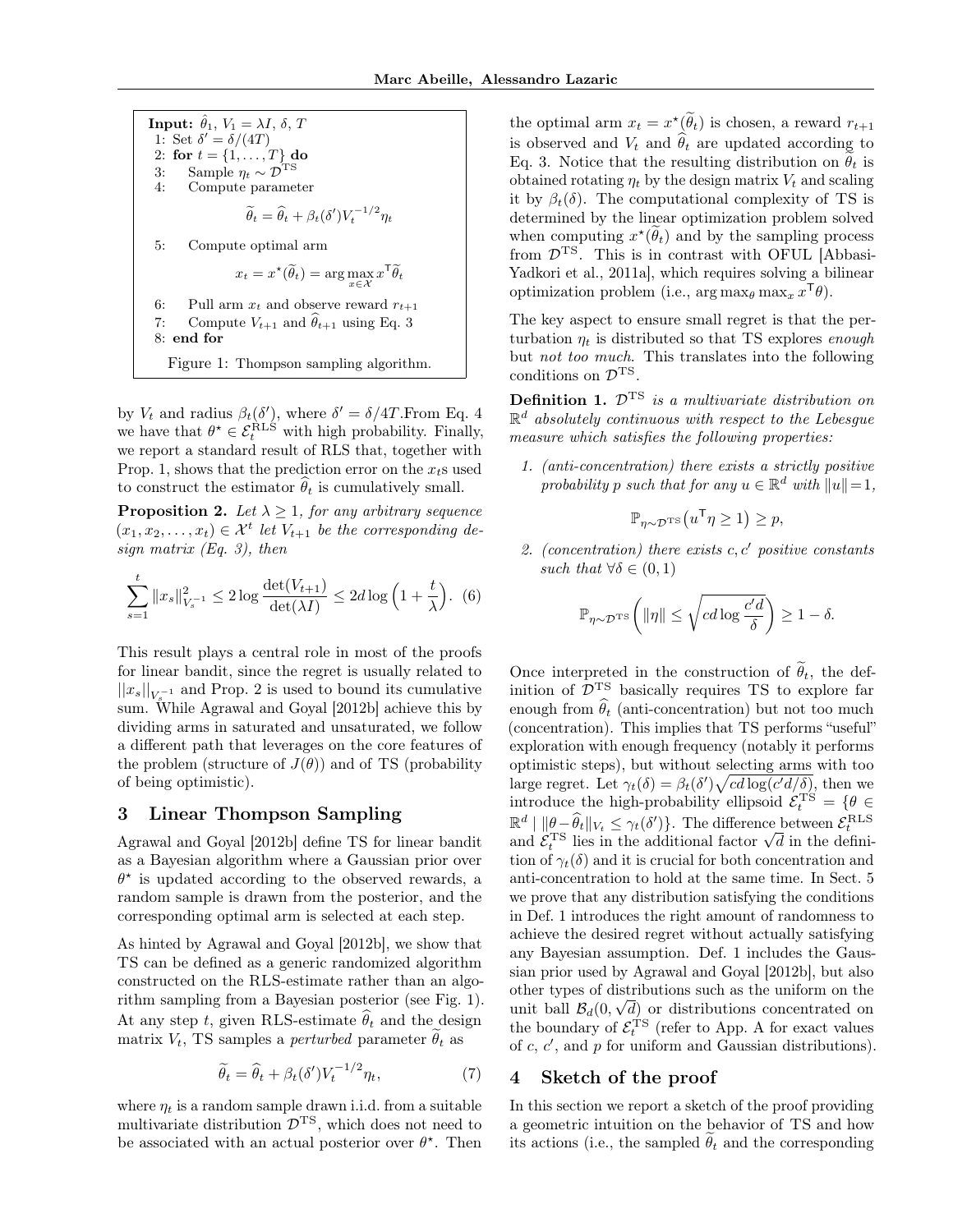

Figure 2: Illustration of the steps 2) and 3) of the proof in  $\mathbb{R}^1$  and  $\mathbb{R}^2$ . Left: The regret at step t could be bounded by the gradient of the function J at a previous optimistic  $\tilde{\theta}_{\tau}$  times the distance between  $\tilde{\theta}_{\tau}$  and the current  $\tilde{\theta}_{t}$ . Notice that  $\theta^{\star}$ is always included in  $\mathcal{E}_t^{\text{RLS}}$  (in dark gray) and thus  $\widetilde{\theta}_s$  sampled from  $\mathcal{E}_t^{\text{TS}}$  (in light gray) are never too far. Right: TS has a constant probability of being optimistic thanks to the over-sampling of  $\mathcal{D}^{TS}$ .

 $x_t$ ) influence the regret. For the sake of illustration, we consider the unit ball  $\mathcal{X} = \{\Vert x \Vert \leq 1\}$ , such that the optimal arm is just the projection of  $\theta$  on the ball  $(x^*(\theta) = \theta/\|\theta\|)$ , and the optimal value is  $J(\theta) =$  $\theta^{\mathsf{T}}\theta/\|\theta\| = \|\theta\|$ . We start by decomposing the regret using the definition of  $J(\theta)$  as

$$
R(T) = \sum_{t=1}^{T} \left( \left( x^{\star, \mathsf{T}} \theta^{\star} - x_t^{\mathsf{T}} \tilde{\theta}_t \right) + \left( x_t^{\mathsf{T}} \tilde{\theta}_t - x_t^{\mathsf{T}} \theta^{\star} \right) \right)
$$
  
= 
$$
\underbrace{\sum_{t=1}^{T} \left( J(\theta^{\star}) - J(\tilde{\theta}_t) \right)}_{R^{\text{TS}}(T)} + \underbrace{\sum_{t=1}^{T} \left( x_t^{\mathsf{T}} \tilde{\theta}_t - x_t^{\mathsf{T}} \theta^{\star} \right)}_{R^{\text{RLS}}(T)},
$$

where  $R^{TS}$  depends on the randomization of TS and RRLS mostly depends on the properties of RLS.

**Bounding**  $R^{\text{RLS}}(T)$ . The decomposition  $R^{\text{RLS}}(T)$  =  $\sum_{t=1}^T \left( x_t^\mathsf{T} \widehat{\theta}_t - x_t^\mathsf{T} \theta^\star \right) + \sum_{t=1}^T \left( x_t^\mathsf{T} \widetilde{\theta}_t - x_t^\mathsf{T} \widehat{\theta}_t \right)$ , shows that both RLS estimate  $\hat{\theta}_t$  and TS parameter  $\tilde{\theta}_t$  should concentrate appropriately. Since at each step t,  $\widetilde{\theta}_t$ is sampled from  $\overline{\mathcal{D}}^{TS}$ , the second term is kept under control by construction, while the first sum deals with the prediction error of RLS. As opposed to  $R<sup>TS</sup>$ , this error is not related to the exploration scheme and it is small for any sequence of arms. Intuitively, this is due to the fact that the RLS estimate is the minimizer of the regularized cumulative squared error  $\theta_{T+1} =$  $\arg \min_{\theta} \left( \sum_{t=1}^T |r_{t+1} - x_t^{\mathsf{T}} \theta|^2 + \lambda \|\theta\|^2 \right)$ , so that  $x_t^{\mathsf{T}} \widehat{\theta}_{T+1}$ is an accurate prediction on the arms observed so far. The RLS minimizes the error in "hindsight" (i.e., after all rewards up to  $T$ ) and therefore it also controls the *online* error  $|r_{t+1} - x_t^{\text{T}} \hat{\theta}_{t+1}|^2$ , since by induction

$$
\sum_{t=1}^T |r_{t+1} - x_t^{\mathsf{T}} \widehat{\theta}_{T+1}|^2 + \lambda \|\widehat{\theta}_{T+1}\|^2
$$
  

$$
\sum_{t=1}^T |r_{t+1} - x_t^{\mathsf{T}} \widehat{\theta}_{t+1}|^2 + \lambda \|\widehat{\theta}_1\|^2.
$$

 $\geq$ 

Having a small online error also implies a small prediction error  $|r_{t+1} - x_t^{\mathsf{T}} \hat{\theta}_t|^2$ . In fact, using a recursive version of Eq. 3, we have  $\hat{\theta}_{t+1} = \hat{\theta}_t +$  $V_t^{-1}x_t(1+\|x_t\|_V^2)$  $(v_{t-1})^{-1}(r_{+1} - x_t^{\mathsf{T}} \hat{\theta}_t)$ , which, together with  $||x_t||^2$  $\frac{2}{V_t^{-1}} \leq 1/\lambda$ , leads to  $|r_{t+1} - x_t^{\text{T}} \hat{\theta}_{t+1}| \geq$  $\frac{\lambda}{1+\lambda}|r_{t+1}-x_t^{\text{T}}\hat{\theta}_t|$ . Since the cumulative prediction error is small, then the associated regret  $\sum_{t=1}^{T} |x_t^\mathsf{T} \widehat{\theta}_t - x_t^\mathsf{T} \theta^\star|$ is also small. This result can be seen as an intrinsic on-policy error guarantee of RLS. Nonetheless, notice that while RLS minimizes the prediction error for any sequence of arms, this does not imply the consistency of the estimator. For instance, when the same arm  $x$  is repeatedly played, the unknown parameter  $\theta^*$  is wellestimated in the direction of x (thus making  $R^{\text{RLS}}(T)$ small) but it is poorly estimated in any other directions. This shows the need for a careful exploration strategy to recover consistency and hence a sub-linear regret.

**Bounding**  $R^{TS}(T)$ . We denote by  $R_t^{TS}$  =  $J(\theta^*) - J(\tilde{\theta}_t)$  each term in  $R^{TS}(T)$ . For optimistic algorithms this term is bounded by 0 at any step since w.h.p.  $J(\tilde{\theta}_t) \ge J(\theta^*)$  by construction. In the Bayesian regret analysis of TS, this term is equal to 0 by assumption that  $\theta^*$  is drawn from the same prior as  $\theta_t$ . On the other hand, in the frequentist analysis, we have to control the deviations caused by the random sampling of  $\hat{\theta}_t$ . This is achieved by showing that the arms selected by TS provide "useful" information about  $\theta^*$  and contribute to keep the regret small. We follow three steps: 1) we show that the regret is related to the sensitivity of J w.r.t. the errors in estimating  $\theta^*$  and we bound the regret with the gradient of  $J(\theta)$  at any *optimistic*  $\theta$ ; **2**) we show how the gradient in a point  $\theta$  is intrinsically related to its corresponding optimal arm  $x^*(\theta)$ ; 3) since we prove that TS is frequently optimistic, then we can finally link  $x^*(\theta)$  to  $x_t = x^*(\theta_t)$ and Prop. 2 allows us to finally bound the overall regret.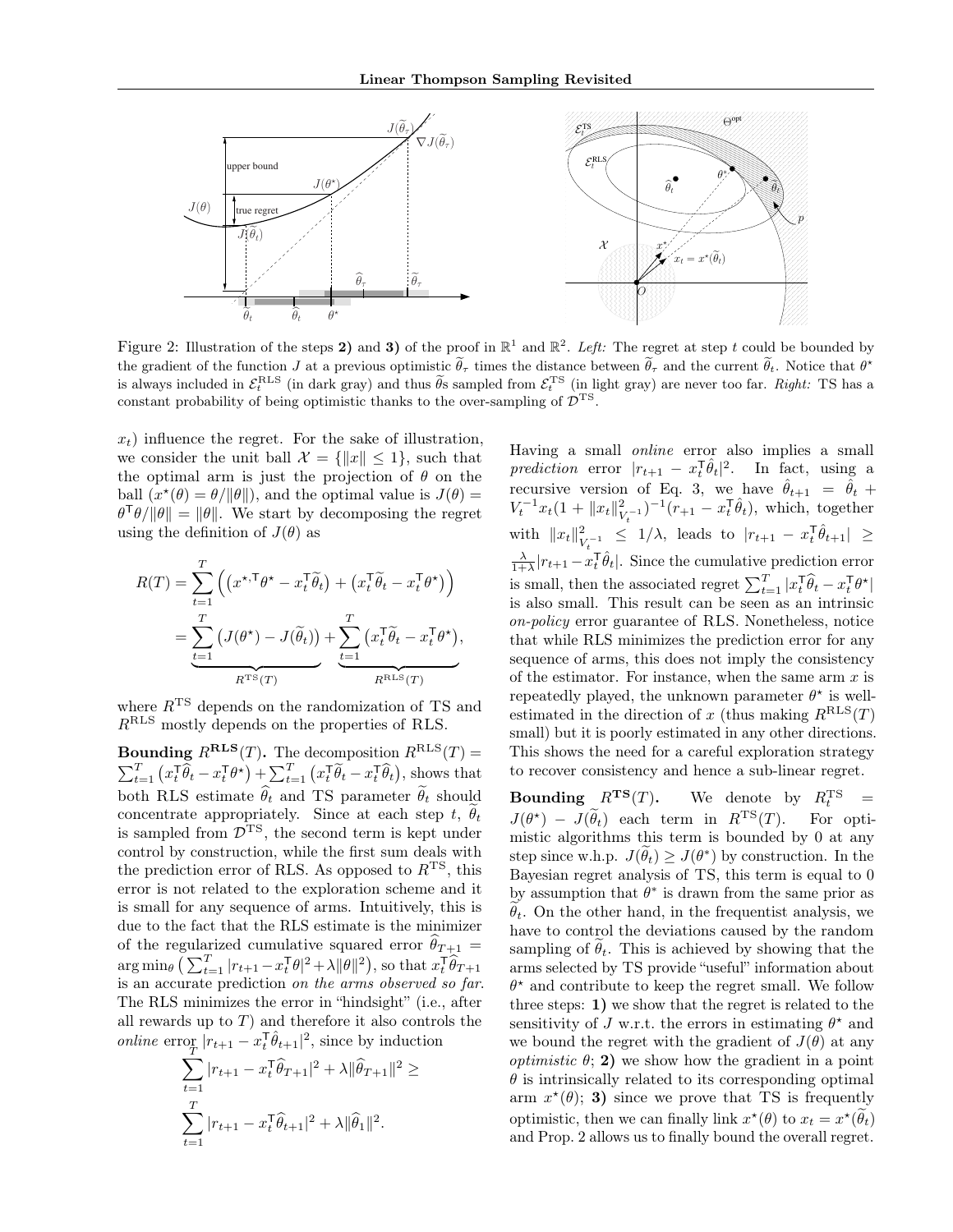

Figure 3: While  $\mathcal{E}_{t,1}^{\text{TS}}$  and  $\mathcal{E}_{t,2}^{\text{TS}}$  have an equivalent accurate estimation of  $\theta^*$ ,  $\mathcal{E}_{t,1}^{TS}$  has smaller regret than  $\mathcal{E}_{t,2}^{TS}$ .

Step 1 (regret and sensitivity of  $J$ ). We first show why the exploration of TS should be *well adapted* to  $J(\theta)$ . Using the definition of  $J(\theta) = ||\theta||$  we have

$$
R_t^{\text{TS}} = J(\theta^*) - J(\widetilde{\theta}_t) = ||\theta^*|| - ||\widetilde{\theta}_t|| \le ||\theta^* - \widetilde{\theta}_t|| \le \frac{||\theta^* - \widetilde{\theta}_t||_{V_t}}{\sqrt{\lambda_{\min,t}}},
$$

where  $\lambda_{\min,t}$  is the smallest eigenvalue of  $V_t$ . This bound shows that it is sufficient to estimate  $\theta^*$  accurately over all its components (i.e.,  $\lambda_{\min,t}$  tends to infinity) to obtain a no-regret algorithm. Nonetheless, the desired regret bound of  $O(\sqrt{T})$  is obtained only if  $\lambda_{\min,t}$  increases as  $O(t)$ . While this could be achieved by a fully explorative algorithm (e.g., a round robin over the canonic vectors  $e_i$  reduces the ellipsoid  $\mathcal{E}_t^{\rm TS}$  to a ball of radius  $\lambda_{\min,t}$ , it would severely increase the second term of  $R_{\text{RLS}}(T)$  and cause an overall linear regret<sup>2</sup>. Fortunately, inspecting the definition of  $R_t^{\text{TS}}$ reveals that not all components of  $\theta^*$  must be equally well estimated. In fact, we have w.h.p. that

$$
R_t^{\mathrm{TS}} \le \sup_{\theta \in \mathcal{E}_t^{\mathrm{RLS}} } \sup_{\theta' \in \mathcal{E}_t^{\mathrm{TS}}} \left( J(\theta) - J(\theta') \right).
$$

This shows that  $R_t^{\text{TS}}$  is determined by the *diameter* of ellipsoid  $\mathcal{E}_t^{\text{TS}}$  w.r.t. *J*, which suggests that the estimation of  $\theta^*$  should be more accurate on the dimensions on which J is more sensitive. In the case of  $\mathcal X$  unit ball, the most sensitive direction of  $J$  is  $\theta^{\star}/\|\theta^{\star}\|$  itself and Fig. 3 illustrates two opposite cases where the accuracy in the estimation of  $\theta^*$  is the same (i.e.,  $V_t$  has the same eigenvalues) but the regret may be very different. Let  $\Theta^{\text{opt}} = \{ \theta : J(\theta) \geq J(\theta^{\star}) \}$  be the set of optimistic parameters. In our example  $J(\theta) = ||\theta||$  is convex thus we can make explicit the dependency of the regret on the sensitivity of J through its gradient evaluated at any  $\theta \in \Theta^{\text{opt}}$  as (see Prop. 3 for the general case)

$$
R_t^{\rm TS} \leq \sup_{\theta' \in \mathcal{E}_t^{\rm TS}} J(\theta) - J(\theta') \leq \sup_{\theta' \in \mathcal{E}_t^{\rm TS}} \nabla J(\theta)^{\sf T}(\theta - \theta'),
$$

which shows that the regret of non-optimistic  $\tilde{\theta}_t$  is bounded by the gradient of  $J(\theta)$  at any optimistic  $\theta$ and its distance to any other point in the TS ellipsoid.

Step 2 (sensitivity of J and optimal arm). According to Prop. 1, the difference  $\theta - \theta'$  in the previous inequality is well controlled whenever  $\theta$  belongs to the ellipsoid, while the first term cannot be immediately controlled by the algorithm. Nonetheless, we notice that since  $J(\theta) = \|\theta\|$ , then  $\nabla J(\theta) = \theta/\|\theta\| = x^*(\theta)$  (see Lem. 2) for the general case). This shows how selecting the optimal arm associated to an optimistic  $\theta$  is equivalent to controlling the gradient of J, which results in

$$
R_t^{\mathrm{TS}} \le \sup_{\theta' \in \mathcal{E}_t^{\mathrm{TS}}} x^{\star}(\theta)^{\mathsf{T}}(\theta - \theta').
$$

From Prop. 2, we could conclude that the regret would be cumulatively small if  $x^*(\theta)$  corresponded to the arms chosen by the TS  $(x_t = x^{\star}(\tilde{\theta}_t))$ . As a result, we need a  $\theta$  1) that is optimistic (i.e.,  $\theta \in \Theta^{\text{opt}}$ ), 2) it belongs or is close to the ellipsoid  $\mathcal{E}_t^{\text{TS}}$  and **3**) it is used to select an arm  $x_t$ . The first two requirements are at the core of the choice of the TS distribution in Def. 1 where the anticoncentration property guarantees enough probability to be optimistic, while the concentration property implies that  $\theta$ s are within a small ellipsoid. Let  $\tau < t$  be any step when TS selects  $\tilde{\theta}_{\tau} \in \Theta^{\text{opt}}$  with corresponding arm  $x_{\tau} = x^{\star}(\tilde{\theta}_{\tau}),$  then we have (see an illustration of this bound in Fig. 2 in the  $1-d$  case)

$$
R_t^{\rm TS}\leq \sup_{\theta'\in \mathcal{E}_t^{\rm TS}}x_\tau^{\sf T}(\widetilde{\theta}_\tau-\theta')\leq \|x_\tau\|_{V_\tau^{-1}}\sup_{\theta'\in \mathcal{E}_t^{\rm TS}}\|\widetilde{\theta}_\tau-\theta'\|_{V_\tau}.
$$

Introducing  $\theta^*$  and using the fact that the design matrices forms a non-decreasing sequence (e.g.  $V_\tau \leq V_t$ ), we decompose

$$
\sup_{\theta' \in \mathcal{E}_t^{\text{TS}}} \|\widetilde{\theta}_{\tau} - \theta'\|_{V_{\tau}} \le \|\widetilde{\theta}_{\tau} - \theta^{\star}\|_{V_{\tau}} + \sup_{\theta' \in \mathcal{E}_t^{\text{TS}}} \|\theta^{\star} - \theta'\|_{V_{\tau}}
$$

$$
\le \|\widetilde{\theta}_{\tau} - \theta^{\star}\|_{V_{\tau}} + \sup_{\theta' \in \mathcal{E}_t^{\text{TS}}} \|\theta^{\star} - \theta'\|_{V_t}
$$

Since by Prop. 1  $\theta^*$  is contained in all confidence ellipsoids with high probability, then

$$
R_t^{\text{TS}} \le (\beta_\tau(\delta') + \gamma_\tau(\delta') + \beta_t(\delta') + \gamma_t(\delta')) \|x_\tau\|_{V_\tau^{-1}} \le (2\beta_T(\delta') + 2\gamma_T(\delta')) \|x_\tau\|_{V_\tau^{-1}}.
$$

Let K be the number of times  $\tilde{\theta}_t \in \Theta^{\text{opt}}$ ,  $t_k$  the corresponding steps, and  $\nu_k = t_k - t_{k-1}$ , then the final regret can be written as

$$
R^{TS}(T) \le 2(\beta_T(\delta') + \gamma_T(\delta')) \sum_{k=1}^K \nu_k ||x_{t_k}||_{V_{t_k}^{-1}}.
$$

Step 3 (optimism). This bound shows the importance that TS is optimistic with high frequency. In fact,

<sup>&</sup>lt;sup>2</sup>This happens because  $x_t$  would be optimal w.r.t. a  $\tilde{\theta}_t$ , which is *not* in the ellipsoid  $\mathcal{E}_t^{\text{RLS}}$ .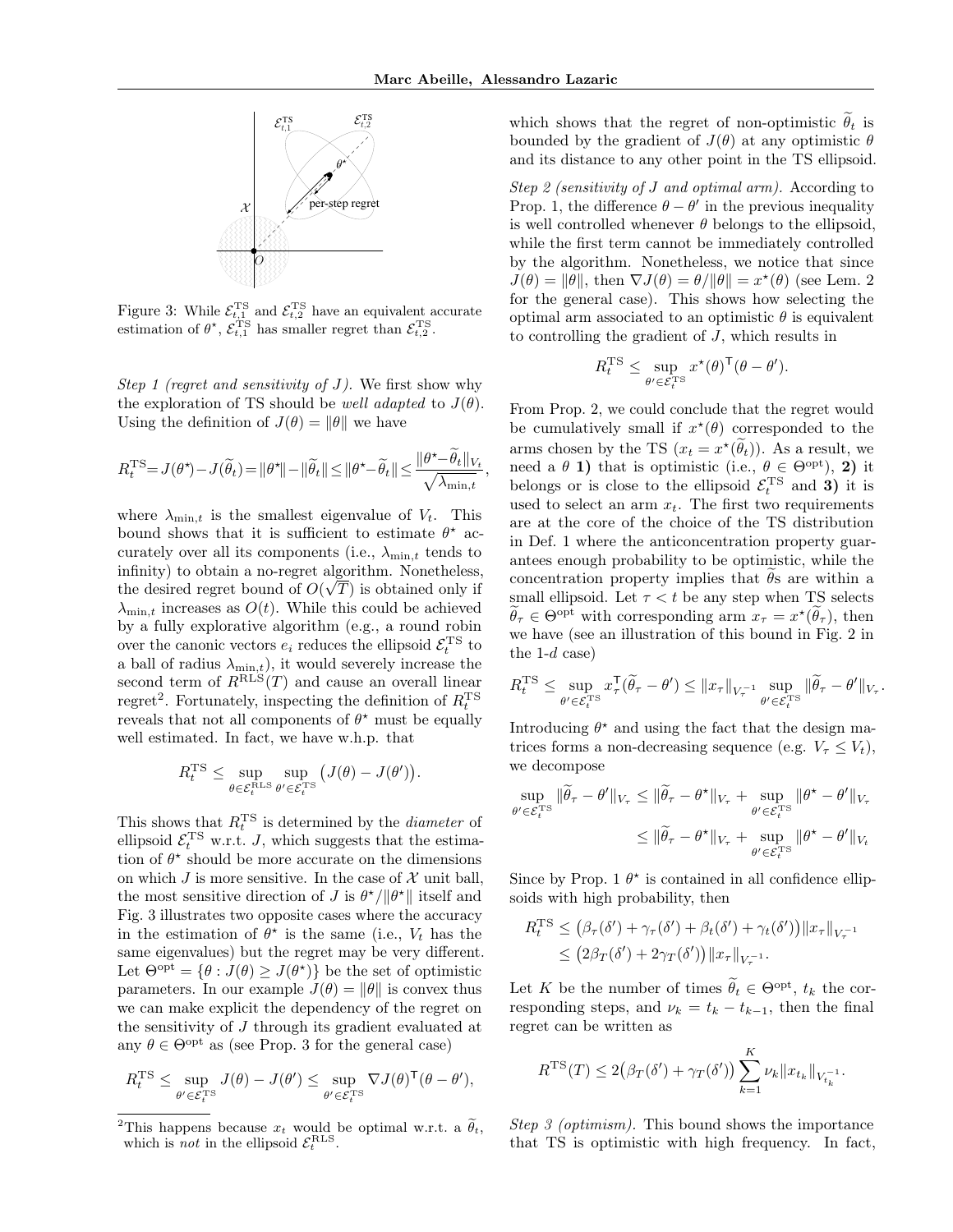whenever  $\tilde{\theta}_t$  is in  $\Theta_{\text{opt}}^{\text{opt}}$ , not only the corresponding instantaneous regret  $R_t^{\text{TS}}$  is upper-bounded by 0, but the exploration performed by playing arm  $x^{\star}(\tilde{\theta}_{t})$  has also a positive impact in controlling the regret for any subsequent non-optimistic step. Consider the extreme case when TS is never optimistic, then  $K = 1$ ,  $\nu_1 = T$ and  $R^{TS}(T) = O(T)$ . On the other hand, if TS is optimistic with a constant frequency, then we can easily show that  $R^{TS}(T)$  is bounded by  $\widetilde{O}(\sqrt{T})$ . Consider the case where an optimistic  $\theta$  is chosen with probability p. Since  $\mathbb{E}[\nu_k] = 1/p$ , we can prove that w.h.p.  $R^{TS}(T) \leq \widetilde{O}(1/p\sqrt{T})$  by Cauchy-Schwarz and Prop. 2 applied to  $\sum_{k=1}^K ||x_{t_k}||_V^2$  $\frac{2}{V_{t_k}^{-1}}$ , where  $K \approx T$ . Unfortunately, sampling  $\widetilde{\theta}_t$  from the RLS ellipsoid  $\mathcal{E}_t^{\text{RLS}}$  may have a very small probability of being optimistic (see e.g., Fig. 2, where sampling uniformly in  $\mathcal{E}_t^{\text{RLS}}$  has zero probability to return a  $\widetilde{\theta}_t \in \Theta^{\text{opt}}$ ). For this reason, TS is required to draw  $\theta_t$  from a distribution *over-sampling*<br>by a factor  $\sqrt{d}$  w.r.t.  $\mathcal{E}_t^{\text{RLS}}$  as in the definition of  $\mathcal{D}^{\text{TS}}$ . This guarantees a fixed probability  $p$  of being optimistic (see Lem. 3) and the final desired regret.

# 5 Formal Proof

In this section we report the main steps of the regret analysis, while we postpone technical lemmas to the supplementary material. We prove the following result.

Theorem 1. Under assumptions 1,2,3, the regret of TS is bounded w.p.  $1 - \delta$  as  $(\delta' = \frac{\delta}{4T})$ 

$$
R(T) \le (\beta_T(\delta') + \gamma_T(\delta')(1 + 4/p))\sqrt{2Td\log(1 + \frac{T}{\lambda})} + \frac{4\gamma_T(\delta')}{p}\sqrt{\frac{8T}{\lambda}\log\frac{4}{\delta}}.
$$
 (8)

As anticipated in introduction, this bound is of order  $\tilde{O}(d^{3/2}\sqrt{T})$  and it entirely matches the result of Agrawal and Goyal [2012b]. The analysis of the regret requires extra care in the definition of the filtrations. While in analyzing  $R^{\text{RLS}}$  we consider all the knowledge up to step  $t$  (i.e., including the sampled parameter  $\tilde{\theta}_t$ , in  $R^{TS}$  we need to study the randomness of  $\tilde{\theta}_t$  conditional on all the information before sampling  $\eta_t$ . We introduce an additional filtration besides  $\mathcal{F}_t^x$ .

**Definition 2.** We define the filtration  $\mathcal{F}_t$  as the accumulated information up to time t before the sampling procedure, i.e.,  $\mathcal{F}_t = (\mathcal{F}_1, \sigma(x_1, r_2, x_2, \ldots, x_{t-1}, r_{t-1})).$ 

Notice that  $\widehat{\theta}_t$  and  $V_t^{-1}$  are both  $\mathcal{F}_t$  and  $\mathcal{F}_t^x$  adapted, while  $\hat{\theta}_t$  is a random variable w.r.t.  $\mathcal{F}_t$  and it is fixed when considering  $\mathcal{F}_{t}^{x}$ . Hence we have  $\mathcal{F}_{1} \subset \mathcal{F}_{2} \subset \mathcal{F}_{2}^{x} \subset$  $\mathcal{F}_3 \subset \mathcal{F}_3^x, \ldots$  We are now ready to introduce the high-probability events we use in the rest of the proof.

**Definition 3.** Let  $\delta \in (0,1)$  and  $\delta' = \delta/(4T)$  and  $t \in [1, T]$ . We define  $\widehat{E}_t$  as the event where the RLS estimate concentrates around  $\theta^*$  for all steps  $s \leq t$ , *i.e.*,  $\widehat{E}_t = \{ \forall s \leq t, \|\widehat{\theta}_s - \theta^{\star}\|_{V_s} \leq \beta_s(\delta') \}.$  We also define  $E_t$  as the event where the sampled parameter  $\widetilde{\theta}_s$  concentrates around  $\widehat{\theta}_s$  for all steps  $s \leq t$ , i.e.,  $\widetilde{E}_t = \left\{ \forall s \leq t, \, \|\widetilde{\theta}_s - \widehat{\theta}_s\|_{V_s} \leq \gamma_s(\delta') \right\}.$ 

Then we have that  $E := E_{\mathcal{I}} \subset \cdots \subset E_1, E := E_{\mathcal{I}} \subset$  $\cdots \subset E_1$  and we use  $E_t = E_t \cap E_t$  and  $E = E \cap E$ . **Lemma 1.** Under Asm. 2, 3 we have  $\mathbb{P}(\widehat{E}\cap\widetilde{E})\geq1-\frac{\delta}{2}$ .

Conditioned on  $\mathcal{F}_t$  and event  $\widehat{E}_t$ , we have  $\theta^* \in \mathcal{E}_t^{\text{RLS}}$ , while on event  $\widetilde{E}_t$  we have  $\widetilde{\theta}_t \in \mathcal{E}_t^{\text{TS}}$ , then we directly bound the regret as

$$
R(T) \leq \sum_{t=1}^{T} (J(\theta^*) - J(\tilde{\theta}_t)) \mathbb{1}\{E_t\} + \sum_{t=1}^{T} (x_t^T \tilde{\theta}_t - x_t^T \theta^*) \mathbb{1}\{E_t\} \n\leq \sum_{t=1}^{T} R_t^{\text{TS}} \mathbb{1}\{E_t\} + \sum_{t=1}^{T} R_t^{\text{RLS}} \mathbb{1}\{E_t\},
$$

w.p.  $1 - \delta/2$ . In the interest of space we only report the formal proof to bound  $R_t^{\text{TS}}$ , while the bound on  $R<sup>RLS</sup>(T)$  and the overall regret is postponed to App. D.

Similar to the sketch in Sect. 4, the proof follows three steps: 1) we use the convexity of  $J$  to upper-bound the regret by its expectation conditioned on being optimistic and to relate it to the gradient of  $J$ , 2) we relate the gradient of J to the arms chosen by TS over time, 3) we show that despite the randomization, TS has a constant probability of being optimistic.

Step 1 (Regret and gradient of  $J(\theta)$ ). On event  $E_t$ ,  $\widetilde{\theta}_t$  belongs to  $\mathcal{E}_t^{\text{TS}}$  and thus

$$
R_t^{\mathrm{TS}} \mathbb{1}\{E_t\} \leq \big(J(\theta^\star) - \inf_{\theta \in \mathcal{E}_t^{\mathrm{TS}}} J(\theta)\big) \mathbb{1}\{\widehat{E}_t\}.
$$

Recalling that  $\Theta^{\text{opt}}$  is the set of all optimistic  $\theta$ s, we can bound the previous expression by the expectation over any random choice of  $\tilde{\theta}$  in  $\Theta_t^{\text{opt}} := \Theta_{\text{opt}} \cap \mathcal{E}_t^{\text{TS}}$  where we restrict the optimistic set to the high-probability sampling ellipsoid, that is

$$
R_t^{\rm TS}\leq \mathbb{E}\Big[\big(J(\widetilde{\theta})-\inf_{\theta\in\mathcal{E}_t^{\rm TS}}J(\theta)\big)\mathbbm{1}\{\widehat{E}_t\}\Big|\mathcal{F}_t,\widetilde{\theta}\in\Theta_t^{\rm opt}\Big],
$$

where  $\tilde{\theta} = \hat{\theta}_t + \beta_t(\delta') V_t^{-1/2} \eta$  with  $\eta \sim \mathcal{D}^{TS}$  is the TS sampling distribution. We now rely on the following characterization of  $J(\theta)$  (see App. C).

**Proposition 3.** For any set of arm  $\mathcal X$  satisfying Asm. 1,  $J(\theta) = \sup_x x^{\mathsf{T}} \theta$  has the following properties: 1) J is real-valued as the supremum is attained in  $\mathcal{X}, 2)$  J is convex on  $\mathbb{R}^d$ , 3) J is continuous with continuous first derivative except for a zero-measure set w.r.t. the Lebesgue's measure.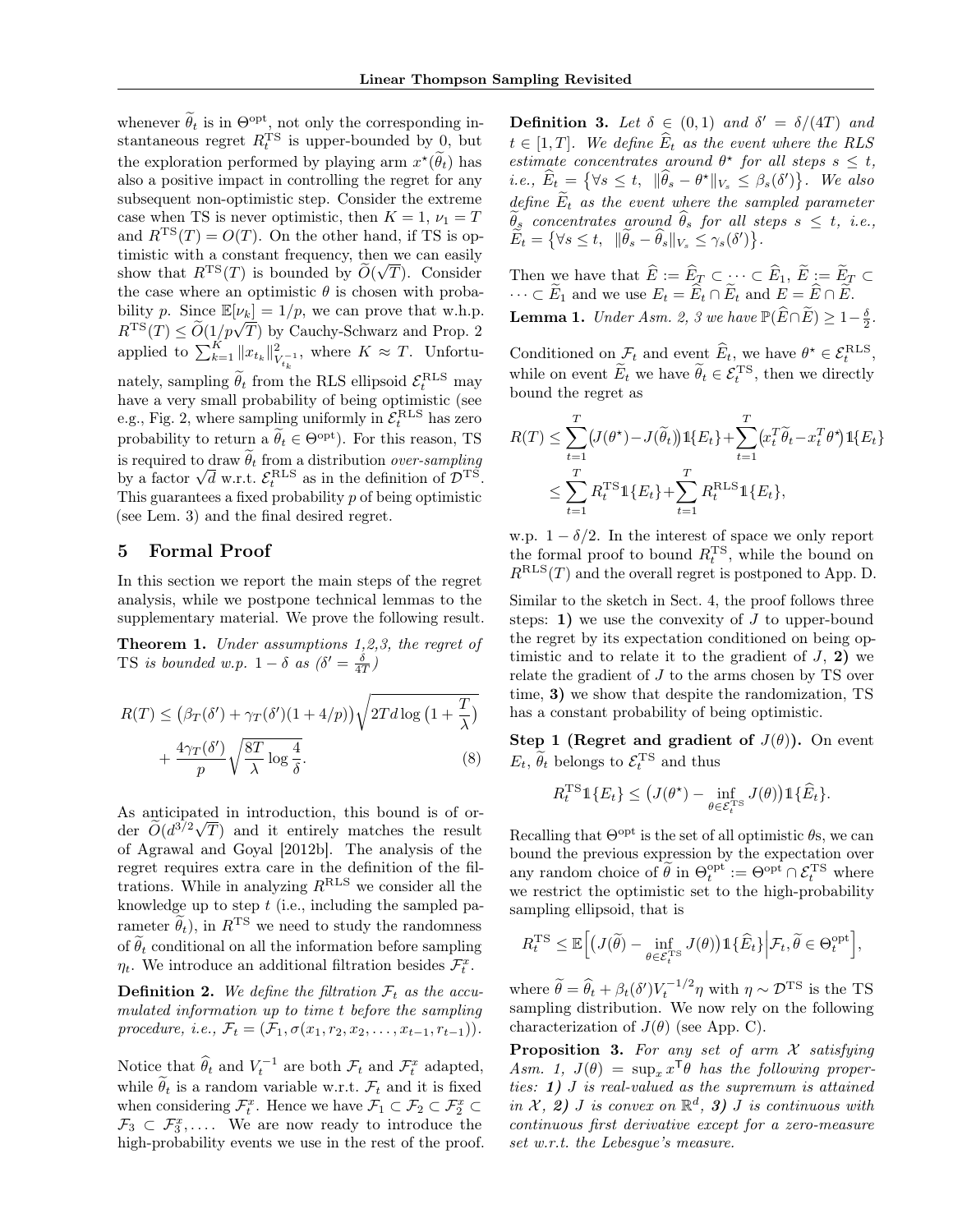These properties follow from the fact that J is the support function of  $\mathcal X$  and it shows that  $J$  is convex for any arm set  $\mathcal{X}$ . As a result, we can directly relate  $R_t^{\text{TS}}$  to the gradient of J as

$$
\begin{split} &R_t^{\rm TS}\leq \mathbb{E}\Big[\sup_{\theta\in\mathcal{E}_t^{\rm TS}} \nabla J(\widetilde{\theta})^{\sf T}(\widetilde{\theta}-\theta) \mathbb{1}\{\widehat{E}_t\} \Big| \mathcal{F}_t, \widetilde{\theta}\in\Theta_t^{\rm opt}\Big]\\ &\leq \mathbb{E}\Big[\|\nabla J(\widetilde{\theta})\|_{V_t^{-1}}\sup_{\theta\in\mathcal{E}_t^{\rm TS}}\|\widetilde{\theta}-\theta\|_{V_t}\Big| \mathcal{F}_t, \widetilde{\theta}\in\Theta_t^{\rm opt}, \widehat{E}_t\Big]\mathbb{P}(\widehat{E}_t)\\ &\leq 2\gamma_t(\delta')\mathbb{E}\Big[\|\nabla J(\widetilde{\theta})\|_{V_t^{-1}}\Big| \mathcal{F}_t, \widetilde{\theta}\in\Theta_t^{\rm opt}, \widehat{E}_t\Big]\mathbb{P}(\widehat{E}_t) \end{split}
$$

where we use Cauchy-Schwarz, we "push" the event  $\widehat{E}_t$ into the conditioning and we use the fact that  $\tilde{\theta} \in \mathcal{E}_t^{\text{TS}}$ .

Step 2 (From gradient of  $J(\theta)$  to optimal arm  $x^{\star}(\theta)$ ). In the sketch of the proof there was a direct relationship between  $\nabla J(\theta)$  and the optimal arm corresponding to  $\theta$  by direct construction. In the next lemma, we show that this connection is true for any arm set  $\mathcal X$  (proof in App. C).

**Lemma 2.** Under Asm. 1, for any  $\theta \in \mathbb{R}^d$ , we have  $\nabla J(\theta) = x^{\star}(\theta)$  except for a zero-measure set w.r.t. the Lebesgue's measure.

This property strongly connects the exploration of TS to the actual regret. In fact, together with Prop. 2, it implies that selecting the optimal arm associated with any optimistic  $\theta$  is equivalent to reducing the gradient of  $J$  and ultimately the regret  $R_t^{\text{TS}}$ . This motivates the next step where we show that since TS is often optimistic, then the arm  $x_t = x^*(\theta_t)$  contributes to the reduction of the regret.

Step 3 (Optimism). The optimism of TS is a direct consequence of the convexity of J and the fact that the distribution of  $\eta$  is oversampling by a factor  $\sqrt{d}$  w.r.t. the ellipsoid  $\mathcal{E}_t^{\text{RLS}}$  (proof in App. D).

**Lemma 3.** Let  $\Theta_t^{opt} := {\theta \in \mathbb{R}^d | J(\theta) \ge J(\theta^*) \cap \mathcal{E}_t^{TS}}$  be the set of optimistic parameters,  $\widetilde{\theta}_t = \widehat{\theta}_t + \beta_t(\delta')V_t^{-1/2}\eta$ with  $\eta \sim \mathcal{D}^{TS}$ , then  $\forall t \geq 1$ ,  $\mathbb{P}(\widetilde{\theta}_t \in \Theta_t^{opt} | \mathcal{F}_t, \widehat{E}_t) \geq p/2$ .

Let  $f(\tilde{\theta}_t)$  be an arbitrary non-negative function of  $\tilde{\theta}_t$ , then we can write the full expectation as

$$
\mathbb{E}[f(\widetilde{\theta}_t)|\mathcal{F}_t, \widehat{E}_t] \geq \mathbb{E}[f(\widetilde{\theta}_t)|\widetilde{\theta}_t \in \Theta_t^{\text{opt}}, \mathcal{F}_t, \widehat{E}_t] \mathbb{P}(\widetilde{\theta}_t \in \Theta_t^{\text{opt}}) \geq \mathbb{E}[f(\widetilde{\theta}_t)|\widetilde{\theta}_t \in \Theta_t^{\text{opt}}, \mathcal{F}_t, \widehat{E}_t] p/2.
$$

Setting  $f(\tilde{\theta}) = 2\gamma_t(\delta') \|x^{\star}(\tilde{\theta})\|_{V_t^{-1}}$  and reintegrating  $\widehat{E}_t$ , we have  $R_t^{\text{TS}} \leq 4\gamma_t(\delta')/p \mathbb{E}\big[\|x^{\star}(\widetilde{\theta})\|_{V_t^{-1}}1\{\widehat{E}_t\}|\mathcal{F}_t\big]$ where  $2/p$  can be interpreted as the expected time between any two optimistic samples. Finally, we can use Azuma's inequality to obtain the final bound with probability at least  $1 - \delta/2$ 

$$
R^{TS}(T) \le \frac{4\gamma_T(\delta')}{p} \Big(\sum_{t=1}^T \|x_t\|_{V_t^{-1}} + \sqrt{\frac{8T}{\lambda} \log \frac{4}{\delta}}\Big),
$$



Figure 4: Illustration of the non-optimistic region that could contribute to reduce the regret.

where  $x_t$  is the optimal arm  $x^{\star}(\tilde{\theta}_t)$  selected by TS. The proof is concluded using Cauchy-Schwarz and Prop. 2 to bound  $R^{TS}(T)$  and Prop. 1 to bound  $R^{RLS}(T)$ .

#### 6 Discussion

We developed an alternative proof for TS in LB with novel insights on the core elements of the algorithm (*op*timism) and the structure of the problem (support function  $J(\theta)$ ). There are a number of possible applications of our results and future directions of investigation.

Regularized linear optimization. Our proof holds for any arm set  $X$  and the corresponding constrained optimization problem  $\max_{x \in \mathcal{X}} x^{\mathsf{T}} \theta^*$ . Similarly, we can apply it to any regularized linear optimization problem  $\max_{x \in \mathbb{R}^d} f_{\mu,c}(x;\theta)$ , with  $f_{\mu,c}(x;\theta) = x^{\mathsf{T}} \theta^* + \mu c(x)$ , where  $\mu$  is a constant and  $c(x)$  is an arbitrary penalty function of  $x$  (e.g., norm-regularization). While there always exists a set of of constraints (corresponding to a set of arms  $\mathcal{X}_{c,\mu,\theta^*}$  such that the solution to the constrained and regularized problems coincide, such mapping is often unknown (e.g.,  $c(x) = ||x||_1$ ) and thus TS cannot be run on  $\mathcal{X}_{c,\mu,\theta^*}$  but we need to directly deal with the regularized problem (i.e., sampling  $\theta_t$  and pulling arm  $x_t = \arg \max_x f_{\mu,c}(x; \theta_t)$ . In this case, it can be seen that the three main steps of our proof still hold. In fact (see App. G), 1)  $J(\theta)$  is convex, 2) the gradient of  $J(\theta)$  corresponds to the optimal  $arm x^*(\theta),$  3) Lemma 3 holds unchanged since it relies on the convexity of  $J(\theta)$  and the TS distribution  $\mathcal{D}^{TS}$  is the same. As a result, the regret bound follows. On the other hand, the original proof by Agrawal and Goyal [2012b] could be less readily applied to this case. First notice that the mapping from  $\mu$  and  $c(x)$ to the constrained set  $\mathcal{X}_{c,\mu,\theta^*}$  requires the unknown parameter  $\theta^*$ . This means that if we pass from the regularized problem to the constrained problem at each time step t, we would be working on a set  $\mathcal{X}_{c,\mu,\widetilde{\theta}_t}$  which the step t, we would be working on a set  $\lambda_{c,\mu,\theta_t}$  which<br>keeps changing over time. While Agrawal and Goyal [2012b] study the contextual bandit problem where  $\mathcal{X}_t$ changes arbitrarily over time, in this case  $\mathcal{X}_t$  would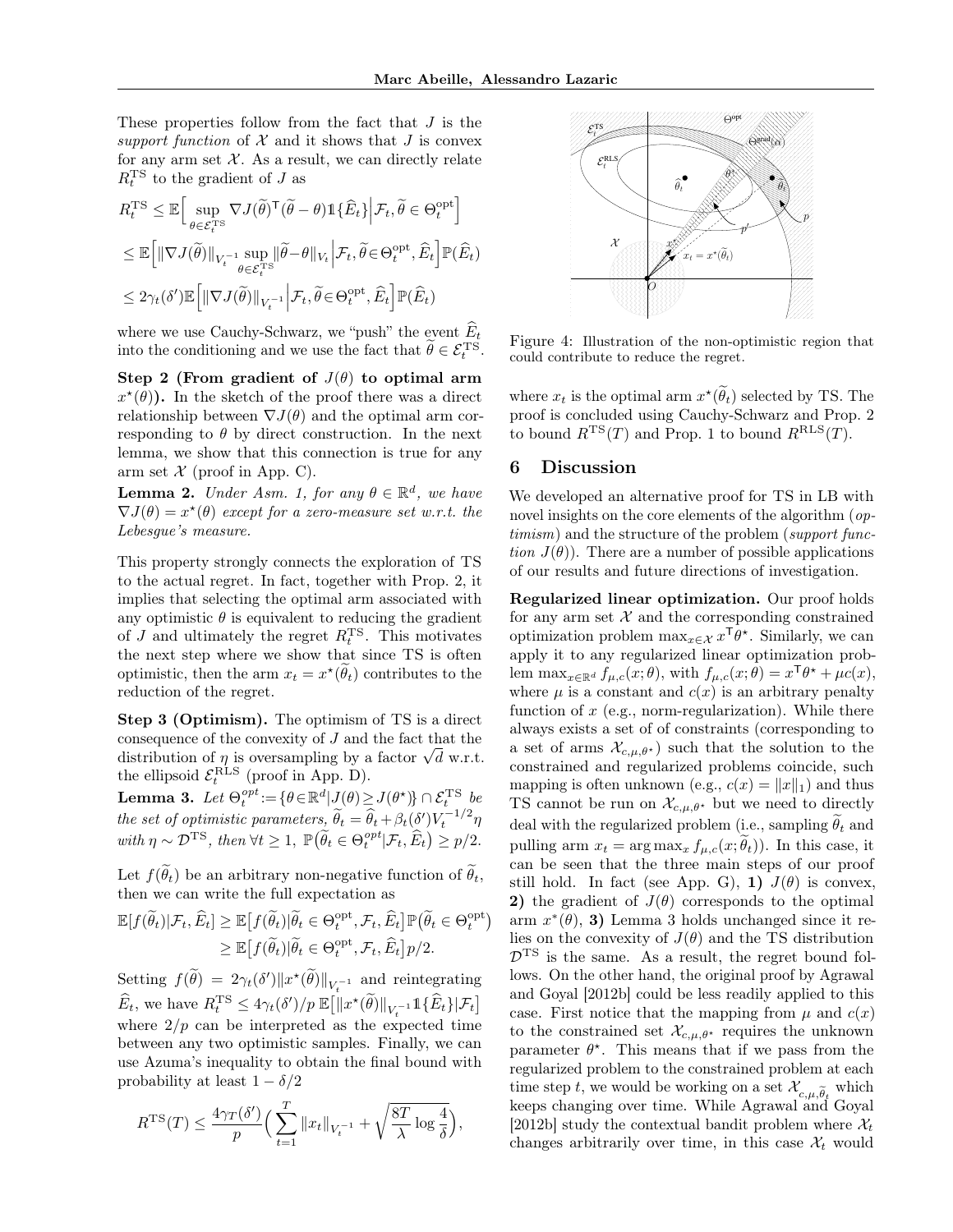change in response to  $\tilde{\theta}_t$  itself (i.e., it would not available in advance) and the analysis would bound the per-step regret  $r_t = \max_{x \in \mathcal{X}_{c,\mu,\tilde{\theta}_t}} x^{\mathsf{T}} \theta^* - x_t^{\mathsf{T}} \theta$ , which does not correspond to the desired regret on  $f_{\mu,c}$  (the true optimal arm  $x^*(\theta^*)$  may not even be in  $\mathcal{X}_{c,\mu,\tilde{\theta}_t}$ . Alternatively, we need to formulate a suitable definition of saturated and unsaturated arms for  $f_{\mu,c}(x;\theta)$ , which does not seem trivial and it may require developing a more *ad-hoc* analysis.

Other extensions. Another interesting setting to study is stochastic combinatorial optimization with semi-bandit feedback, where the arm set is the hypercube and each component of the linear combination  $x^{\mathsf{T}}\theta^*$  is observed. While Wen et al. [2015] derived a frequentist regret bound for a UCB-like strategy, only a Bayesian regret analysis for TS is available. Exploiting the fact that combinatorial optimization is a special case of linear optimization, our analysis could be adapted to derive frequentist regret bounds. In Sect. F we show that we can deal with more complex scenarios and we derive the first frequentist regret bound for TS in generalized linear models (GLM). Moreover, we can generalize our proof to the other convex optimization problems  $\max_{x \in \mathcal{X}} f(x, \theta)$ , with linear observations (i.e.,  $y = x^{\mathsf{T}}\theta + \xi$ ). If  $f(x, \theta)$  is convex in  $\theta$ , then  $J(\theta)$  is convex as well, thus enabling the possibility to apply our line of proof. More precisely, the gradient of J to the arms played by TS should be related (step 2, Lem. 2) and the on-policy prediction error  $R^{RLS}$  measured w.r.t. f should be bounded (Prop. 1). Whenever these properties are satisfied, the regret result follows. Notice that while the original proof by Agrawal and Goyal [2012b] may be extended to cover some of these problems, its requirements are slightly stronger. In fact, the definition of saturated and unsaturated arms relies on the fact that  $f(x, \theta_n)$ concentrates to  $f(x, \theta)$  for any x, while in our case, we only need to bound  $R^{RLS}$ , which corresponds to an on-policy error, where prediction errors are measured on the specific arms selected by the algorithm. While this advantage may appear abstract, let consider the reinforcement learning case, where  $f(x, \theta)$  is the value function of a policy x in an environment  $\theta$ . In this case,  $f(x, \theta^*)$  may actually be unbounded for some x (i.e., the policy  $x$  does not control the system) and the definition of saturated/unsaturated arms could not be easily adjusted. This suggests that our proof could enable covering special RL cases as well. Finally, we remark that defining TS as a randomized algorithm and using convex geometry arguments in its analysis bears a strong resemblance with follow-the-pertubedleader algorithm and its regret analysis in adversarial linear bandit [Abernethy et al., 2015], suggesting that the two approaches may be strongly related.

About optimism and oversampling. As illustrated in Sect. 4, in the current proof optimistic steps allows to bound the regret of non-optimistic steps. Nonetheless, it can be shown that some non-optimistic steps (even very pessimistic!) may indeed be as "informative" as optimistic steps and allow reducing the regret as well. Let consider a minor change in the line of proof, anticipating the use of the convexity of  $J$ , i.e.,

$$
R_t^{\text{TS}} \leq \sup_{\theta \in \mathcal{E}_t^{\text{TS}}} \nabla J(\theta^{\star})^{\text{T}} (\theta^{\star} - \theta) \mathbb{1} \{ E_t \}
$$
  

$$
\leq \| \nabla J(\theta^{\star}) \|_{V_t^{-1}} 2 \gamma_t(\delta') \mathbb{1} \{ E_t \}.
$$

If we sample a  $\ddot{\theta}$  such that the gradient at it  $\nabla J(\ddot{\theta})$ (i.e., which coincides with the corresponding optimal action  $x^*(\tilde{\theta})$  has the same  $V_t^{-1}$ -norm as  $\nabla J(\theta^*)$ , then we could apply the same reasoning as in the original sketch of the proof and bound the regret of any subsequent step. More formally, we can define the set  $\Theta_t^{\text{grad}} = \{ \theta : ||\nabla J(\theta)||_{V_t^{-1}} \geq ||\nabla J(\theta^{\star})||_{V_t^{-1}} \}$  of parameters that have larger gradient than  $\theta^*$ 's. Similar to  $\Theta^{\text{opt}}$ , if the probability of sampling  $\tilde{\theta}$  in  $\Theta_t^{\text{grad}}$  is lower-bounded by a constant  $p'$ , then the proof can be reproduced with exactly the same arguments and result. Even further, we could relax the requirement and define  $\Theta_t^{\text{grad}}(\alpha) = \{ \theta : ||\nabla J(\theta)||_{V_t^{-1}} \ge \alpha ||\nabla J(\theta^*)||_{V_t^{-1}} \},\$  with  $\alpha < 1$ , which would allow even a bigger probability at the cost of an extra constant factor  $\alpha$  in the final regret. As illustrated in Fig. 4, in the case  $\mathcal{X} = \mathbb{R}^d$ ,  $\Theta_t^{\text{grad}}(\alpha)$ corresponds to a cone whose overlap with  $\mathcal{E}^{\text{TS}}$  may actually be even larger than for  $\Theta^{\text{opt}}$ . This illustration shows that the set of *useful* explorative actions does not necessarily coincide with the set of optimistic parameters and that many more parameters in  $\mathcal{E}^{\rm TS}$  may contribute to reduce the regret. This may explain the empirical success of TS and it may suggest that the oversampling by a factor  $\sqrt{d}$  to ensure optimism may cover be a too strong requirement. Finally, we remark that a similar optimistic argument is employed by Agrawal and Goyal [2013] in MAB. Nonetheless, in Lemma 2 they prove that the probability of being optimistic increases over time. This may suggest that  $\mathcal{E}^{\text{TS}}$  needs to be only a *constant* fraction bigger than  $\mathcal{E}^{\text{RLS}}$ , since the initial small probability of being optimistic would tend to a constant (or even to 1) later on during the learning process. Whether this argument holds and how to prove it remains an open question.

Acknowledgement This research is supported in part by a grant from CPER Nord-Pas de Calais/FEDER DATA Advanced data science and technologies 2015-2020, CRIStAL (Centre de Recherche en Informatique et Automatique de Lille), and the French National Research Agency (ANR) under project ExTra-Learn n.ANR-14-CE24-0010-01.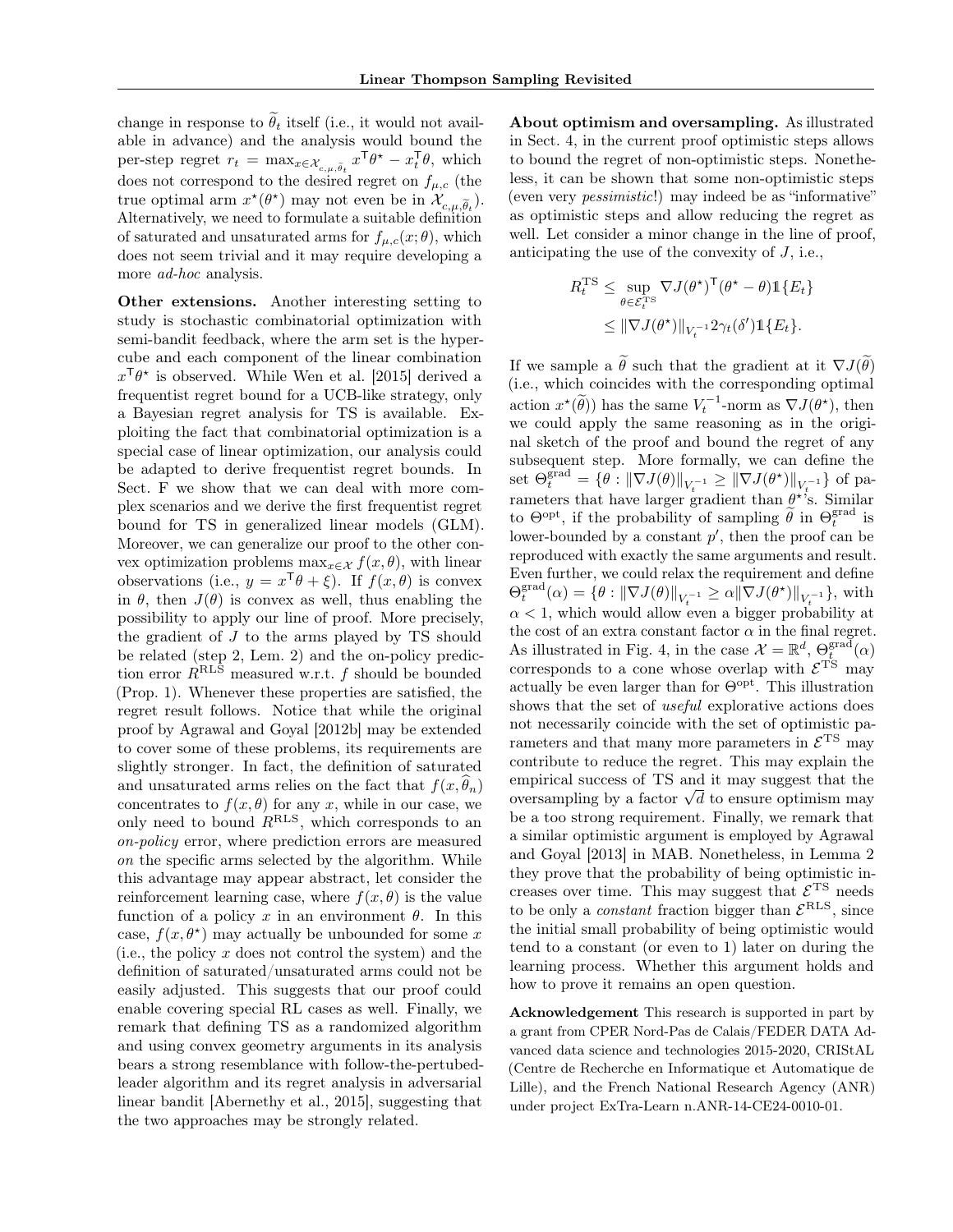#### References

- Yasin Abbasi-Yadkori, Dávid Pál, and Csaba Szepesvári. Improved algorithms for linear stochastic bandits. In Proceedings of the 25th Annual Conference on Neural Information Processing Systems (NIPS), 2011a.
- Yasin Abbasi-Yadkori, Dávid Pál, and Csaba Szepesvári. Online least squares estimation with self-normalized processes: An application to bandit problems. arXiv preprint arXiv:1102.2670, 2011b.
- Jacob D. Abernethy, Chansoo Lee, and Ambuj Tewari. Fighting bandits with a new kind of smoothness. In Advances in Neural Information Processing Systems 28, pages 2197–2205, 2015.
- Rajeev Agrawal. Sample mean based index policies with o(log n) regret for the multi-armed bandit problem. Advances in Applied Probability, 27(4):1054–1078, 1995.
- Shipra Agrawal and Navin Goyal. Analysis of thompson sampling for the multi-armed bandit problem. In *Proceed*ings of the 25th Annual Conference on Learning Theory  $(COLT)$ , 2012a.
- Shipra Agrawal and Navin Goyal. Thompson sampling for contextual bandits with linear payoffs. arXiv preprint arXiv:1209.3352, 2012b.
- Shipra Agrawal and Navin Goyal. Further optimal regret bounds for thompson sampling. In Proceedings of AI&Stats, 2013.
- Peter Auer, Nicolo Cesa-Bianchi, and Paul Fischer. Finitetime analysis of the multiarmed bandit problem. Machine learning, 47(2-3):235–256, 2002.
- Sébastien Bubeck and Nicolò Cesa-Bianchi. Regret analysis of stochastic and nonstochastic multi-armed bandit problems. Foundations and Trends® in Machine Learning, 5 (1):1–122, 2012.
- Sebastien Bubeck and Che-Yu Liu. Prior-free and priordependent regret bounds for thompson sampling. In Advances in Neural Information Processing Systems 26, pages 638–646. 2013.
- Seok-Ho Chang, Pamela C Cosman, and Laurence B Milstein. Chernoff-type bounds for the gaussian error function. Communications, IEEE Transactions on, 59(11): 2939–2944, 2011.
- Olivier Chapelle and Lihong Li. An empirical evaluation of thompson sampling. In Advances in Neural Information Processing Systems 24, pages 2249–2257. 2011.
- Chao-Ping Chen and Feng Qi. Completely monotonic function associated with the gamma functions and proof of wallis' inequality. Tamkang Journal of Mathematics, 36 (4):303–307, 2005.
- Sarah Filippi, Olivier Cappe, Aurélien Garivier, and Csaba Szepesvári. Parametric bandits: The generalized linear case. In Advances in Neural Information Processing Systems 23, pages 586–594, 2010.
- Aditya Gopalan and Shie Mannor. Thompson sampling for learning parameterized markov decision processes. In Proceedings of The 28th Conference on Learning Theory, 2015.
- Emilie Kaufmann, Nathaniel Korda, and Rémi Munos. Thompson sampling: An asymptotically optimal finitetime analysis. In Proceedings of the 23rd International Conference on Algorithmic Learning Theory (ALT 2012), pages 199–213, 2012.
- Nathaniel Korda, Emilie Kaufmann, and Remi Munos. Thompson sampling for 1-dimensional exponential family bandits. In Advances in Neural Information Processing Systems 26, pages 1448–1456, 2013.
- Shengqiao Li. Concise formulas for the area and volume of a hyperspherical cap. Asian Journal of Mathematics and Statistics, 4(1):66–70, 2011.
- Benedict C May, Nathan Korda, Anthony Lee, and David S Leslie. Optimistic bayesian sampling in contextual-bandit problems. The Journal of Machine Learning Research, 13(1):2069–2106, 2012.
- Constantin Niculescu and Lars-Erik Persson. Convex functions and their applications: a contemporary approach. Springer Science & Business Media, 2006.
- Ian Osband and Benjamin Van Roy. Bootstrapped thompson sampling and deep exploration. CoRR, 2015.
- Daniel Russo and Benjamin Van Roy. Learning to optimize via posterior sampling. Math. Oper. Res., 39(4):1221– 1243, 2014.
- Daniel Russo and Benjamin Van Roy. An informationtheoretic analysis of thompson sampling. Journal of Machine Learning Research, 17, 2016.
- Malcolm Strens. A bayesian framework for reinforcement learning. In ICML, pages 943–950, 2000.
- William R Thompson. On the likelihood that one unknown probability exceeds another in view of the evidence of two samples. Biometrika, pages 285–294, 1933.
- Zheng Wen, Branislav Kveton, and Azin Ashkan. Efficient learning in large-scale combinatorial semi-bandits. In Proceedings of the 32nd International Conference on Machine Learning, ICML 2015, pages 1113–1122, 2015.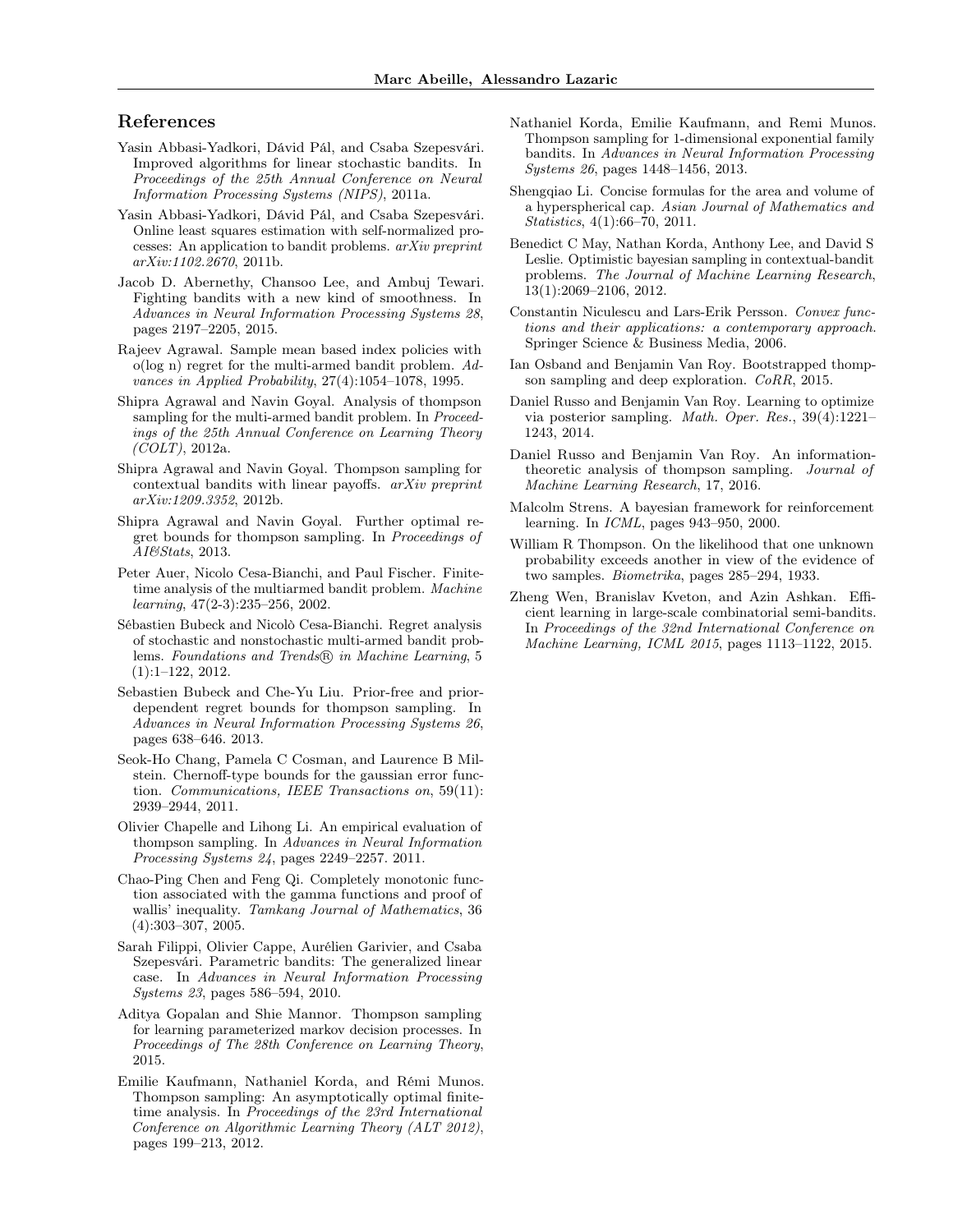# A Examples of TS distributions

Example 1: Uniform distribution  $\eta \sim U_{B_d(0,\sqrt{d})}$ . The uniform distribution satisfies the concentration property with constants  $c = 1$  and  $c' = \frac{e}{d}$  by definition. Since the set  $\{\eta | u^{\mathsf{T}}\eta \geq 1\} \cap B_d(0, \sqrt{d})$  is an hyper-spherical cap for any direction u of  $\mathbb{R}^d$ , the the anti-concentration property is satisfied provided that the ratio between the volume of an hyper-spherical cap of height  $\sqrt{d} - 1$  and the volume of the ball of radius  $\sqrt{d}$  is constant (i.e., independent from d). Using standard geometric results (see Prop. 9), one has that for any vector  $||u|| = 1$ 

$$
\mathbb{P}(u^{\mathsf{T}}\eta \ge 1) = \frac{1}{2}I_{1-\frac{1}{d}}\left(\frac{d+1}{2}, \frac{1}{2}\right),\tag{9}
$$

where  $I_x(a, b)$  is the incomplete regularized beta function. In Prop. 10 we prove that

$$
I_{1-\frac{1}{d}}\left(\frac{d+1}{2},\frac{1}{2}\right) \ge \frac{1}{8\sqrt{6\pi}},
$$

and hence we obtain  $p = \frac{1}{16\sqrt{6\pi}}$ 

Example 2: Gaussian case  $\eta \sim \mathcal{N}(0, I_d)$ . The concentration property comes directly from the Chernoff bound for standard Gaussian random variable together with union bound argument. For any  $\alpha > 0$ , we have

$$
\mathbb{P}(\|\eta\| \le \alpha\sqrt{d}) \ge \mathbb{P}(\forall 1 \le i \le d, |\eta_i| \le \alpha) \ge 1 - d\mathbb{P}(|\eta_i| \ge \alpha).
$$

Standard concentration inequality for Gaussian random variable gives,  $\forall \alpha > 0$ ,

$$
\mathbb{P}(|\eta_i| \ge \alpha) \le 2e^{-\alpha^2/2}.
$$

Plugging everything together with  $\alpha = \sqrt{2 \log \frac{2d}{\delta}}$  gives the desired result with  $c = c' = 2$ . Let  $\eta_i$  be the *i*-th component of  $\eta$  for any  $1 \leq i \leq d$ . Then  $\eta_i \sim \mathcal{N}(0, 1)$ . Since  $\eta$  is rotationally invariant, for any direction u of  $\mathbb{R}^d$ and an appropriate choice of basis, we have  $\mathbb{P}(u^{\mathsf{T}}\eta \geq 1) \geq \mathbb{P}(\eta_1 \geq 1)$ . From standard Gaussian properties (see Thm 2 of Chang et al. [2011]) we have

$$
\mathbb{P}(\eta_1 \ge 1) = \frac{1}{2} \text{erfc}\left(\frac{1}{\sqrt{2}}\right) \ge \frac{1}{4\sqrt{e\pi}}
$$

which ensures the anti-concentration property with  $p = \frac{1}{4\sqrt{e\pi}}$ .

#### B Properties of convex function

**Proposition 4.** Let  $f : \mathbb{R}^d \to \mathbb{R}$  be a convex function and C be a closed convex set of  $\mathbb{R}^d$ . Then, on C, f reaches its maximum on the boundary of  $C$ .

*Proof.* Let's denote as  $int(C)$  and  $bound(C)$  the interior and the boundary of the closed convex set C respectively. Assume that  $\exists x^* \in int(C)$  such that  $f(x^*) > f(x)$  for any  $x \in bound(C)$  and  $f(x^*) \ge f(y)$  for any  $y \in int(C)$ .

Then define  $y = x^* + \epsilon(x^* - x)$  for some  $x \in bound(C)$ . By definition of the open set  $int(C)$ ,  $\exists \epsilon > 0$  such that  $y \in int(C)$ . Moreover,  $x^* \in [y, x]$  e.g.

$$
x^* = (1 - t)x + ty
$$
,  $t = \frac{1}{1 + \epsilon} \in ]0, 1[$ 

Using the convexity of  $f$  on has

$$
f(x^*) \le (1-t)f(x) + tf(y) < (1-t)f(x^*) + tf(y)
$$
  

$$
f(x^*) < f(y)
$$

which is impossible by assumption.

 $\Box$ 

. The contract of the contract of the contract of the contract of  $\Box$  .  $\Box$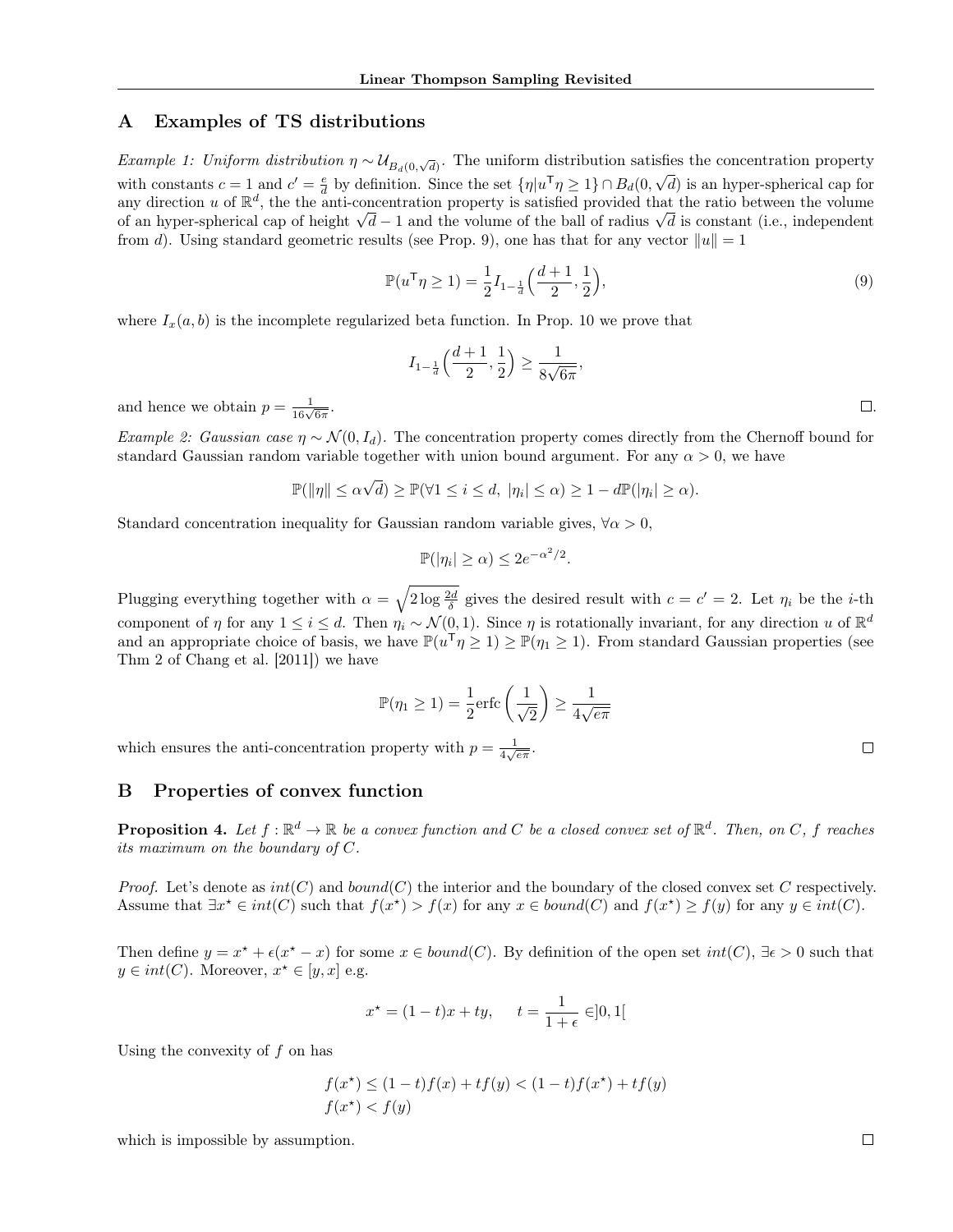**Proposition 5.** Let  $f : \mathbb{R}^d \to \mathbb{R}$  be a convex function. Let  $B_d(0,1)$  be the unit d–dimensional ball and  $S_d(0,1)$ the associated unit sphere.

Given a point  $x \in S_d(0,1)$ , define as  $\mathcal{H}(x)$  the hyperplan tangent to  $B_d(0,1)$  at the point x.  $\mathcal{H}(x)$  split  $\mathbb{R}^d$  into two complementary subspace  $G(x)$  and  $G^{\perp}(x)$  where  $G(x)$  does not contain the unit ball by convention. Then for any  $x^* \in S_d(0,1)$  such that  $f(x^*) \ge f(x)$  for all  $x \in B_d(0,1)$ , one has

$$
\forall y \in \mathcal{G}(x^{\star}), \quad f(y) \ge f(x^{\star})
$$

*Proof.* We first notice that from Proposition 4  $x^*$  is well defined since the maximum is reached on the boundary. The associated subspace  $\mathcal{G}(x^*)$  is then

$$
\mathcal{G}(x^*) := \{ y = x^* + u, u \in \mathbb{R}^d \mid u^{\mathsf{T}} x^* \ge 0 \}.
$$

We want to show that  $f(y) \ge f(x^*)$  for any  $y \in \mathcal{G}(x^*)$ . We introduce the increasing sequence of subspace

$$
\mathcal{G}_n = \left\{ y = x^\star + u, u \in \mathbb{R}^d \mid u^\mathsf{T} x^\star \ge \frac{\|u\|}{2(n-1)} \right\}, \quad n \ge 2.
$$

For any  $y = x^* + u$  in  $\mathcal{G}_n$ , we associate

$$
x = x^* - \frac{1}{2(n-1)} \frac{u}{\|u\|}.
$$

By definition of  $y$  (and hence  $u$ ), we have

$$
||x||^2 = 1 + \frac{1}{2(n-1)}^2 - \frac{1}{2(n-1)||u||} u^{T} x^*
$$
  
=  $1 + \frac{1}{2(n-1)} \left[ \frac{1}{2(n-1)} - \frac{u^{T}}{||u||} x^* \right]$   
\$\leq 1\$,

which means that  $x \in \mathcal{B}_d(0,1)$ . Moreover let  $t = [2(n-1)\|u\| + 1]^{-1}$ ,  $t \in ]0,1[$  one has  $x^* = (1-t)x + ty$ . Since  $x \in \mathcal{B}_d(0,1)$  then

$$
f(x^*) \le (1-t)f(x) + tf(y)
$$
  
\n
$$
\le (1-t)f(x^*) + tf(y)
$$
  
\n
$$
\Rightarrow f(x^*) \le f(y).
$$

Since the statement of the proposition holds for any  $\mathcal{G}_n$ , then we obtain the desired result for  $\mathcal G$  by continuity of f. Let  $y \in \mathcal{G}(x^*)$ ,  $y = x^* + u$ . If  $u^{\mathsf{T}} x^* > 0$ , then  $\exists n \geq 2$  such that  $y \in \mathcal{G}_n$  and the proposition is satisfied. Otherwise, if  $u^{\mathsf{T}} x^* = 0$ , we introduce the sequences  $\{u_n\}$  and  $\{y_n\}$  defined as:

$$
u_n = u + \frac{||u||}{\sqrt{1 - \frac{1}{2(n-1)}}^2} \frac{x^*}{2(n-1)}
$$

$$
= u + \frac{||u_n||}{2(n-1)} x^*,
$$

$$
y_n = x^* + u_n.
$$

By construction,  $y_n \in \mathcal{G}_n$  and  $y_n \to y$  as  $n \to \infty$ . Since the  $f(y_n) \ge f(x^*)$  for any  $n \ge 2$  we obtain the desired result taking the limit since f is continuous as a convex function on  $\mathbb{R}^d$ .

**Theorem 2** (A.D. Alexandrov). Let  $f : \mathbb{R}^d \to \mathbb{R}$  be a convex function, then it is twice differentiable almost everywhere with respect to the Lebesgue's measure.

Proof. This result is an extension of the Rademacher's theorem for convex functions. A proof can be found in Niculescu and Persson [2006], theorem 3.11.2. $\Box$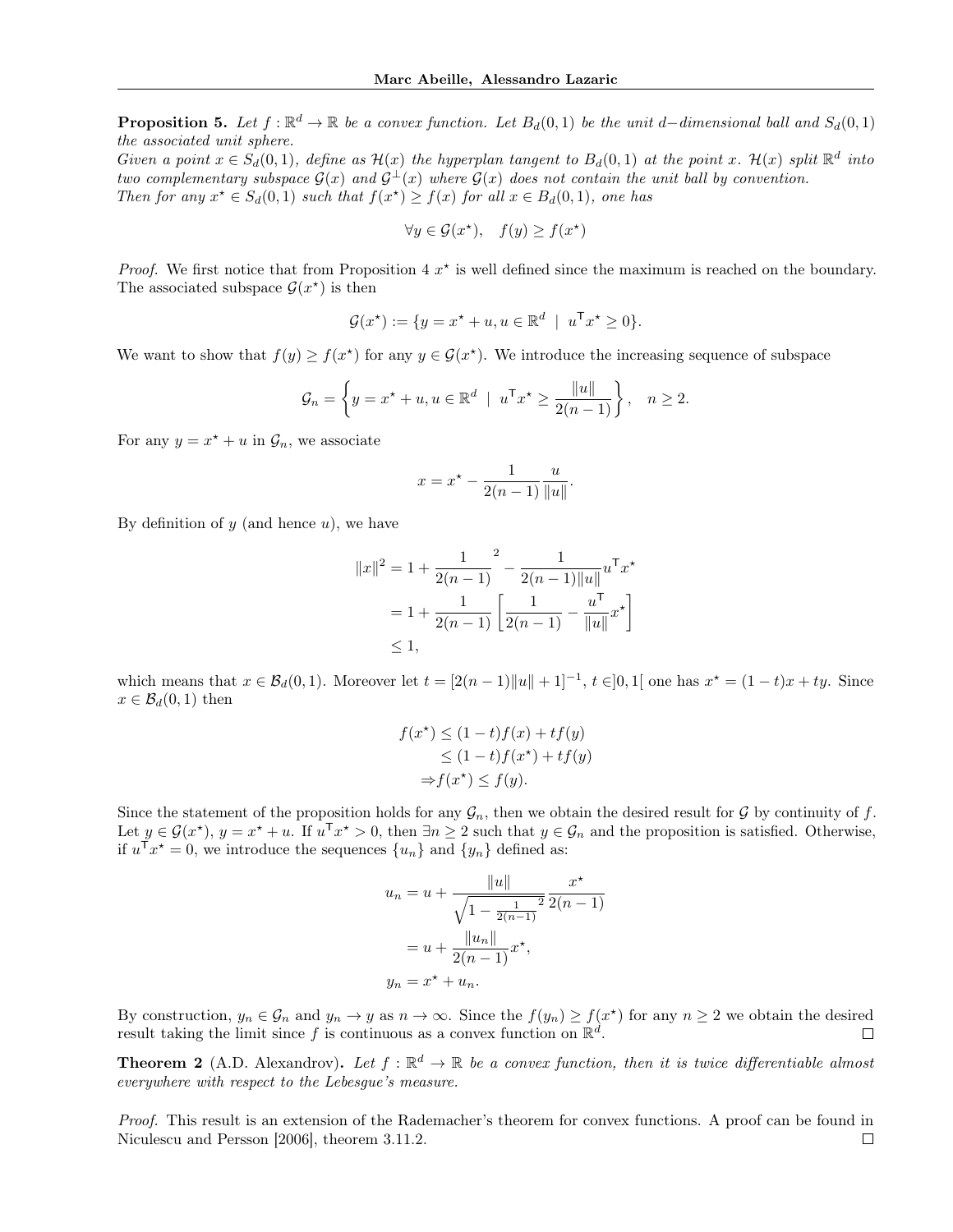# C Properties of support function (proof of Proposition 3 and Lemma 2)

We study the *support function* of a set C, which is a function  $f_C : \mathbb{R}^d \to \mathbb{R}$  such that

$$
f_C(\theta) = \sup_{x \in C} x^{\mathsf{T}} \theta \tag{10}
$$

Those functions are at the core of convex geometry analysis.

**Proposition 6.** Let  $C \subset \mathbb{R}^d$  be a non-empty compact set and  $f_C$  the associated support function. Then,

- 1.  $f_C$  is real-valued and  $\sup_{x \in C} x^{\mathsf{T}} \theta$  is attained in C,
- 2.  $f_C$  is convex,
- 3.  $f_C$  is continuous on  $\mathbb{R}^d$  and twice differentiable almost everywhere with respect to the Lebesgue's measure.
- *Proof.* 1. This comes directly from the compactness of C: since C is bounded, the support function is real-valued and since  $C$  is closed, the supremum is attained in  $C$ ,
	- 2. Let  $\theta_1$ ,  $\theta_2$  two vectors of  $\mathbb{R}^d$ , and  $t \in (0,1)$ . By definition of the supremum, since  $f_C$  is real-valued:

$$
f_C(t\theta_1+(1-t)\theta_2)=\sup_{x\in C}\left(tx^\mathsf{T}\theta_1+(1-t)x^\mathsf{T}\theta_2\right)\le t\sup_{x\in C}x^\mathsf{T}\theta_1+(1-t)\sup_{x\in C}x^\mathsf{T}\theta_2
$$

3. The continuity is consequence of the convexity of  $f_C$  on the open convex set  $\mathbb{R}^d$  and the second order differentiability comes from Alexandrov's theorem 2.

 $\Box$ 

**Proposition 7.** Let  $x(\theta) \in \arg \sup_{x \in C} x^{\mathsf{T}} \theta$ , denote as  $\nabla f_C(\theta)$  and  $\partial f_C(\theta)$  the gradient (when it is uniquely defined) and the sub-gradient of  $f_C$  in  $\theta \in \mathbb{R}^d$ . Then,

- 1. for all  $\theta \in \mathbb{R}^d$ ,  $x(\theta) \in \partial f_C(\theta)$ ,
- 2. their exists a null set N with respect to the Lebesgue's measure such that  $x(\theta) = \nabla f_C(\theta)$  for all  $\theta \in \mathbb{R}^d \setminus \mathcal{N}$ ,
- 3. equivalentely,  $x(\theta) = \nabla f_C(\theta)$  where the equality holds in the sense of the distribution.

*Proof.* Thanks to proposition 6, we know that the supremum is attained in  $x(\theta) \in C$ . Moreover, Alexandrov's theorem guarantee that  $\mathcal N$  is a null-set. Since the sub-gradient is reduced to a singleton where the function is differentiable e.g.  $\partial f_C(\theta) = \{ \nabla f_C(\theta) \}$  for all  $\theta \in \mathbb{R}^d \setminus \mathcal{N}$ , one just need to show to  $x(\theta) \in \partial f_C(\theta)$  for all  $\theta \in \mathbb{R}^d$ . Since  $f_C(\theta) = \max_{x \in C} x^\mathsf{T} \theta$ , their exist at least one  $x(\theta) \in C$  for which the maximum is attained i.e.  $x(\theta)^\mathsf{T} \theta = f_C(\theta)$ . Moreover, for any  $\bar{\theta} \in \mathbb{R}^d$ ,  $f_C(\bar{\theta}) \geq x(\theta)^{\mathsf{T}} \bar{\theta}$  by definition. Therefore,

$$
f_C(\bar{\theta}) - x(\theta)\bar{\theta} \ge 0 := f_C(\theta) - x(\theta)^{\mathsf{T}}\theta
$$
  

$$
f_C(\bar{\theta}) \ge f_C(\theta) + x(\theta)^{\mathsf{T}}(\bar{\theta} - \theta), \quad \forall \bar{\theta} \in \mathbb{R}^d
$$

which is the definition of the sub-gradient.

 $\Box$ 

#### D Regret Proofs

We collect here the main tools that we need to derive the proof. We first recall the Azuma's concentration inequality for super-martingale.

**Proposition 8.** If a super-martingale  $(Y_t)_{t\geq0}$  corresponding to a filtration  $\mathcal{F}_t$  satisfies  $|Y_t - Y_{t-1}| < c_t$  for some constant  $c_t$  for all  $t = 1, ..., T$  then for any  $\alpha > 0$ ,

$$
\mathbb{P}(Y_T - Y_0 \ge \alpha) \le 2e^{-\frac{\alpha^2}{2\sum_{t=1}^T c_t^2}}
$$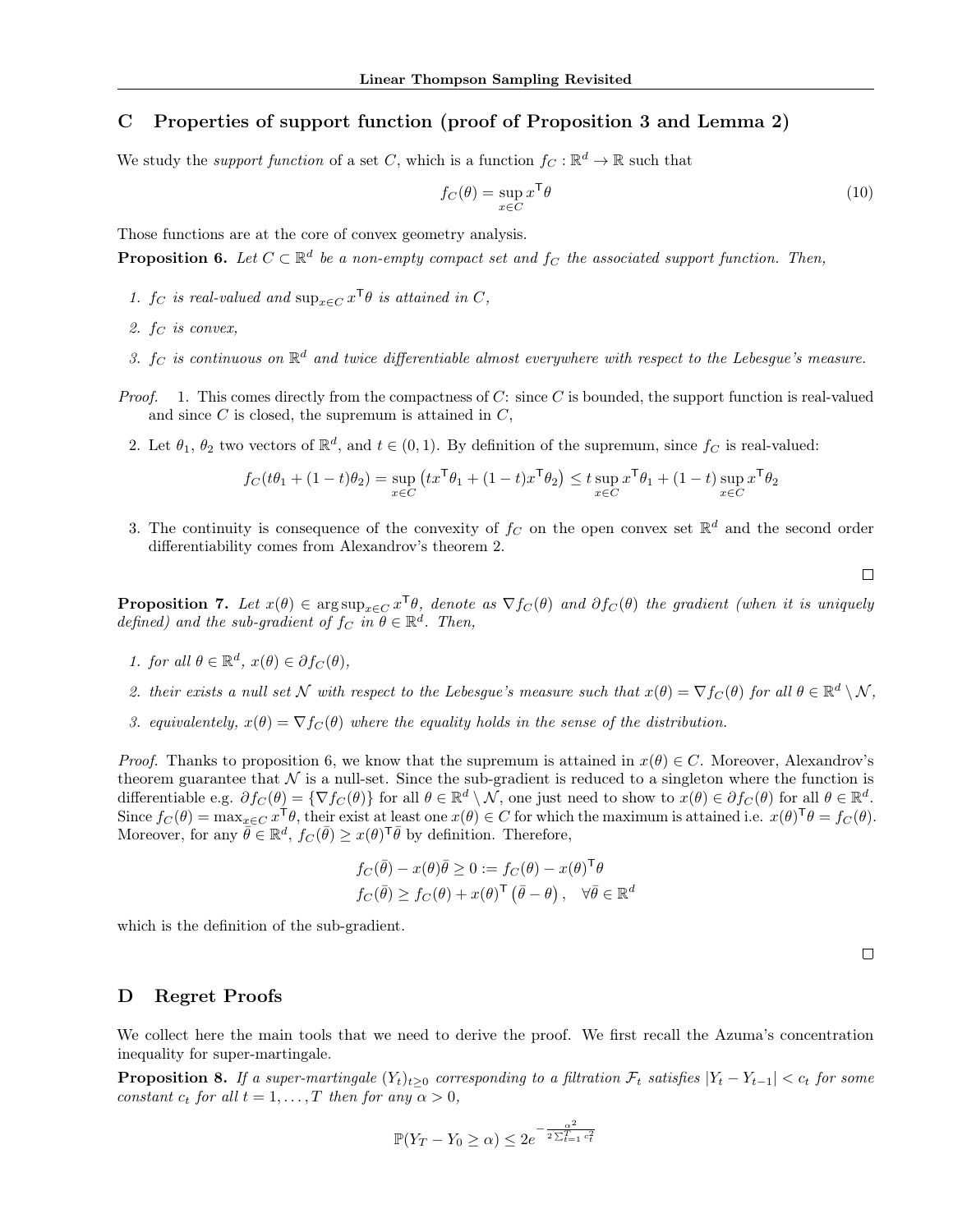

Figure 5: Illustration of the probability of selecting an optimistic  $\widetilde{\theta}_t$ .

Proof of Lemma 1. We first bound the two events separately.

**Bounding**  $\widehat{E}$ **.** This bound is a straightforward application of Proposition 1 together with a union bound argument. Let  $\delta' = \delta/(4T)$ , then

$$
\forall 1 \leq t \leq T, \quad \mathbb{P}\left(\|\widehat{\theta}_t - \theta^{\star}\|_{V_t} \leq \beta_t(\delta')\right) \geq 1 - \delta'
$$
  
from union bound, 
$$
\mathbb{P}\left(\bigcap_{t=1}^T \left\{\|\widehat{\theta}_t - \theta^{\star}\|_{V_t} \leq \beta_t(\delta')\right\}\right) \geq 1 - \sum_{t=1}^T \mathbb{P}\left(\|\widehat{\theta}_t - \theta^{\star}\|_{V_t} \geq \beta_t(\delta')\right)
$$

$$
\Rightarrow \quad \mathbb{P}\left(\bigcap_{t=1}^T \left\{\|\widehat{\theta}_t - \theta^{\star}\|_{V_t} \leq \beta_t(\delta')\right\}\right) \geq 1 - \sum_{t=1}^T \delta'
$$

$$
\Rightarrow \quad \mathbb{P}(\widehat{E}) \geq 1 - T\delta' = 1 - \frac{\delta}{4}.
$$

**Bounding**  $\widetilde{E}$ . This bound comes directly from the concentration property of the TS sampling distribution. From the expression of  $\tilde{\theta}_t = \hat{\theta}_t + \beta_t(\delta') V_t^{-1/2} \eta_t$  where  $\eta_t$  is drawn i.i.d. from  $\mathcal{D}^{TS}$ , we have

$$
\forall 1 \leq t \leq T, \quad \mathbb{P}\left(\|\widetilde{\theta}_t - \widehat{\theta}_t\|_{V_t} \leq \beta_t(\delta')\sqrt{cd\log \frac{c'd}{\delta'}}\right) = \mathbb{P}\left(\|\eta_t\| \leq \sqrt{cd\log \frac{c'd}{\delta'}}\right).
$$

Then from Definition 1, we have

$$
\mathbb{P}\left(\|\eta_t\| \leq \sqrt{cd\log \frac{c'd}{\delta'}}\right) \geq 1-\delta'.
$$

As before, a union bound over the two bounds ensures that

$$
\mathbb{P}(\widetilde{E}) \ge 1 - T\delta' = 1 - \frac{\delta}{4}.
$$

Finally, a union bound argument between the two terms leads to

$$
\mathbb{P}(\widehat{E} \cap \widetilde{E}) \ge 1 - \frac{\delta}{2}.
$$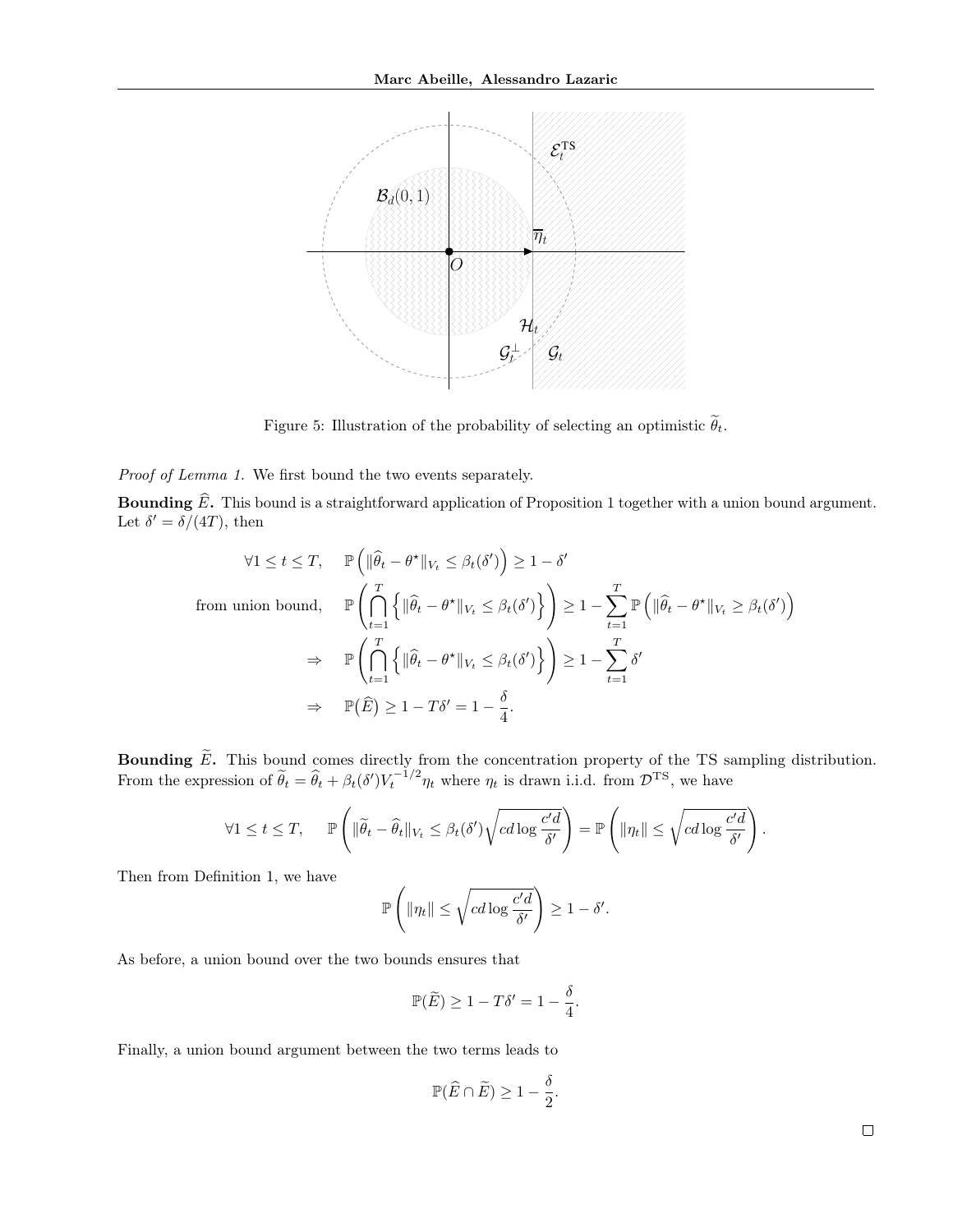*Proof of Lemma 3.* We need to study the probability that a  $\tilde{\theta}$  drawn at time t from the TS sampling distribution is optimistic, i.e.,  $J(\hat{\theta}) \ge J(\theta^*)$ , under event  $\hat{E}_t$ . More formally let

$$
p_t = \mathbb{P}\big(J(\widetilde{\theta}) \ge J(\theta^{\star})|\mathcal{F}_t, \widehat{E}_t\big).
$$

Using the definition of  $\widehat{E}_t$  we have that  $\theta^* \in \mathcal{E}_t^{\text{RLS}}$  (i.e., the true parameter vector belongs to the RLS ellipsoid) and then we can replace  $J(\theta^*)$  by the supremum over the ellipsoid as

$$
p_t \geq \mathbb{P}\Big(J(\widetilde{\theta}) \geq \sup_{\theta \in \mathcal{E}_t^{\text{RLS}}} J(\theta) \Big| \mathcal{F}_t, \widehat{E}_t\Big).
$$

By recalling the definition of the TS sampling process, we can write  $\tilde{\theta} = \hat{\theta}_t + \beta_t(\delta')V_t^{-1/2}\eta$ , where  $\eta \sim \mathcal{D}^{TS}$  and for notational convenience, we define the function  $f_t(\eta) = J(\hat{\theta}_t + \beta_t(\delta')V_t^{-1/2}\eta)$ . Let  $\overline{\theta}_t = \arg \sup_{\theta \in \mathcal{E}_t^{\text{RLS}}} J(\theta)$  and  $\overline{\eta}_t$  be the corresponding  $\eta$  (i.e.,  $\overline{\eta}_t$  is such that  $\overline{\theta}_t = \widehat{\theta}_t + \beta_t(\delta')V_t^{-1/2}\overline{\eta}_t$ ). Since the supremum is taken within  $\mathcal{E}_t^{\text{RLS}}$ ,  $\overline{\eta}_t$  belongs to the unit ball (i.e.,  $\overline{\eta}_t \in \mathcal{B}_d(0,1)$ ). As a result, we can rewrite the previous expression as

$$
p_t \geq \mathbb{P}\Big(f_t(\eta) \geq f_t(\overline{\eta}_t)\Big| \mathcal{F}_t, \widehat{E}_t\Big).
$$

Since the function  $f_t$  inherits all the properties of J, notably its convexity in  $\eta$ , we know that the supremum on a convex closed set is reached at least at one point  $\bar{\eta}_t$  and that it belongs to the boundary (see Prop. 4), which in our case corresponds to  $\|\overline{\eta}_t\| = 1$ . Moreover, let  $\mathcal{H}_t(\overline{\eta}_t)$  be the hyperplane tangent to  $\overline{\eta}_t$ .  $\mathcal{H}_t(\overline{\eta}_t)$  splits  $\mathbb{R}^d$  in two complementary subspaces  $\mathcal{G}_t$  and  $\mathcal{G}_t^{\perp}$  where  $\mathcal{G}_t$  does not contain the unit ball by convention. Again, the convexity of  $f_t$  ensures that  $f_t(\eta) \ge f_t(\bar{\eta}_t)$  for all  $\eta \in \mathcal{G}_t$  as proved in Prop. 5. As illustrated in Fig. 5 the probability of being optimistic is now reduced to the probability that  $\eta$  drawn from  $\mathcal{D}^{TS}$  falls into  $\mathcal{G}_t$ , which corresponds to

$$
p_t \geq \mathbb{P}\Big(\eta \in \mathcal{G}_t \Big| \mathcal{F}_t, \widehat{E}_t\Big).
$$

Let  $u_t$  be the vector defining the hyperspace  $\mathcal{H}_t(\overline{\eta}_t)$ , notice that the subspace  $u_t$  is entirely defined by the filtration  $\mathcal{F}_t$  and the event  $E_t$  and it is thus independent from  $\overline{\eta}_t$ . As a result, we obtain

$$
p_t \ge \mathbb{P}\Big(u_t^\mathsf{T} \eta \ge 1 \Big| \mathcal{F}_t, \widehat{E}_t\Big) \ge p,
$$

where the last step immediately follows from property 1 of Def. 1 of the TS sampling distribution.

Finally, we show that this property is not affected, up to a second order term, by the high-probability concentration event. It relies on the fact that the chosen confidence level  $\delta' = \delta/4T$  is small compared to the anti-concentration probability p of Def. 1. For sake of simplicity, we assume that  $T \geq 1/2p$  which implies that  $\delta' \leq p/2$ . For any events A and B, one has

$$
\mathbb{P}(A \cap B) = 1 - \mathbb{P}(A^c \cup B^c) \ge \mathbb{P}(A) - \mathbb{P}(B^c)
$$

Applying the previous inequality to  $A := \{J(\widetilde{\theta}) \geq J(\theta^{\star})\}$  and  $B := \{\widetilde{\theta} \in \mathcal{E}_t^{\text{TS}}\}$  where  $\mathcal{E}_t^{\text{TS}} = \{\theta \in \mathbb{R}^d \mid \|\theta - \widehat{\theta}_t\|_{V_t} \leq \theta_t\}$  $\gamma_t(\delta')\}$  leads to

$$
\mathbb{P}(\widetilde{\theta}_t \in \Theta^{\mathrm{opt}} \cap \mathcal{E}_t^{\mathrm{TS}} | \mathcal{F}_t, \hat{E}_t) \ge p - \delta' \ge p/2
$$

*Proof of Theorem 1.* We first bound the two regret terms  $R^{TS}(T)$  and  $R^{RLS}(T)$ . **Bound on**  $R^{TS}(T)$ . We collect the bounds on each term  $R_t^{TS}$  and obtain

$$
R^{TS}(T) \leq \sum_{t=1}^{T} R_t^{TS} \mathbb{1}\{E_t\} \leq \frac{4\gamma_T(\delta')}{p} \sum_{t=1}^{T} \mathbb{E}\big[\|x^\star(\widetilde{\theta})\|_{V_t^{-1}}|\mathcal{F}_t\big].\tag{11}
$$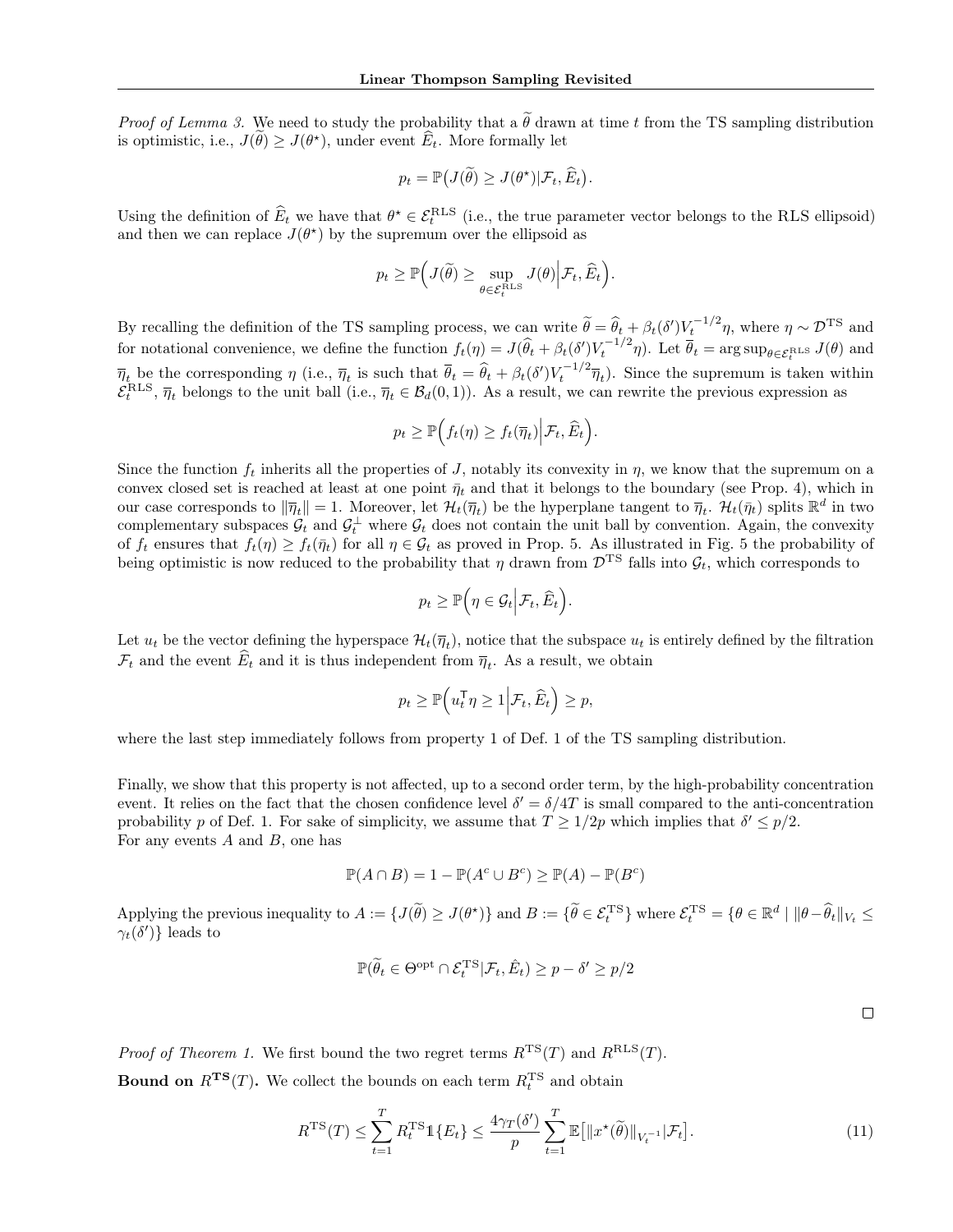Since this term contains an expectation, we cannot directly apply Proposition 2 and we first need to rewrite to the total regret  $R^{TS}(T)$  as

$$
R^{TS}(T) \le \frac{4\gamma_T(\delta')}{p} \bigg( \sum_{t=1}^T \|x_t\|_{V_t^{-1}} + \underbrace{\sum_{t=1}^T \left( \mathbb{E} \big[ \|x^\star(\tilde{\theta})\|_{V_t^{-1}} | \mathcal{F}_t \big] - \|x_t\|_{V_t^{-1}} \right)}_{R_2^{TS}} \bigg). \tag{12}
$$

From Prop. 2, the first term is bounded as,

$$
\sum_{t=1}^T \|x_t\|_{V_t^{-1}} \le \sqrt{T} \bigg( \sum_{t=1}^T \|x_t\|_{V_t^{-1}}^2 \bigg)^{1/2} \le \sqrt{2T d \log \big( 1 + \frac{T}{\lambda} \big)}.
$$

We now proceed applying Azuma inequality 8 to the second term which is a martingale by construction. Under assumption 1,  $||x_t|| \le 1$  for all  $t \ge 1$ , so since  $V_t^{-1} \le \frac{1}{\lambda}I$  one gets,

$$
\mathbb{E}\big[\|x^{\star}(\widetilde{\theta})\|_{V_t^{-1}}|\mathcal{F}_t\big]-\|x_t\|_{V_t^{-1}}\leq \frac{2}{\sqrt{\lambda}},\quad a.s.
$$

This provides an upper-bound on each element of  $R_2^{\text{TS}}$  which holds with probability at least  $1-\frac{\delta}{2}$  as

$$
R^{\rm TS}_2 \leq \sqrt{\frac{8T}{\lambda} \log \frac{4}{\delta}}.
$$

**Bound on**  $R^{RLS}(T)$ . The bound on  $R^{RLS}$  is derived as previous results in [Abbasi-Yadkori et al., 2011b, Agrawal and Goyal, 2012b]. We decompose the term in a sampling prediction error and a RLS prediction error as follow

$$
R^{\text{RLS}}(T) \leq \sum_{t=1}^{T} |x_t^{\mathsf{T}}(\widetilde{\theta}_t - \widehat{\theta}_t)| \mathbb{1}\{E_t\} + \sum_{t=1}^{T} |x_t^{\mathsf{T}}(\widehat{\theta}_t - \theta^*)| \mathbb{1}\{E_t\}
$$

By definition of the concentration event  $E_t$ ,

$$
|x_t^\mathsf{T}(\widetilde{\theta}_t - \widehat{\theta}_t)| \mathbb{1}\{E_t\} \leq ||x_t||_{V_t^{-1}} \gamma_t(\delta'), \quad |x_t^\mathsf{T}(\widehat{\theta}_t - \theta^\star)| \mathbb{1}\{E_t\} \leq ||x_t||_{V_t^{-1}} \beta_t(\delta'),
$$

so from proposition 2,

$$
RRLS(T) \le (\beta_T(\delta') + \gamma_T(\delta'))\sqrt{2Td \log\left(1 + \frac{T}{\lambda}\right)}.
$$
\n(13)

Final bound. We finally plug everything together since from lemma 1 the concentration event holds with probability at least  $1 - \frac{\delta}{2}$ . Using the bound on  $R^{TS}(T)$  and a union bound argument one obtains the desired result which holds with probability at least  $1 - \delta$ .  $\Box$ 

#### E Hyperspherical cap and beta function

**Proposition 9.** Let  $V_d(R)$  be the volume of the d–dimensional ball of radius R and let  $V_d^{cap}(h)$  the volume of the hyperspherical cap of heigh  $h = R - r > 0$ . Then,

$$
V_d^{cap}(h) = \frac{1}{2} V_d(R) I_{1-(\frac{r}{R})^2} \left( \frac{d+1}{2}, \frac{1}{2} \right)
$$

where  $I_x(a, b)$  is the incomplete regularized beta function.

Proof. The proof can be found in Li [2011].

**Proposition 10.** Let  $I_x(a, b)$  is the incomplete regularized beta function,

$$
\forall d \geq 2, \quad I_{1-\frac{1}{d}}\left(\frac{d+1}{2},\frac{1}{2}\right) \geq \frac{1}{8\sqrt{6\pi}}
$$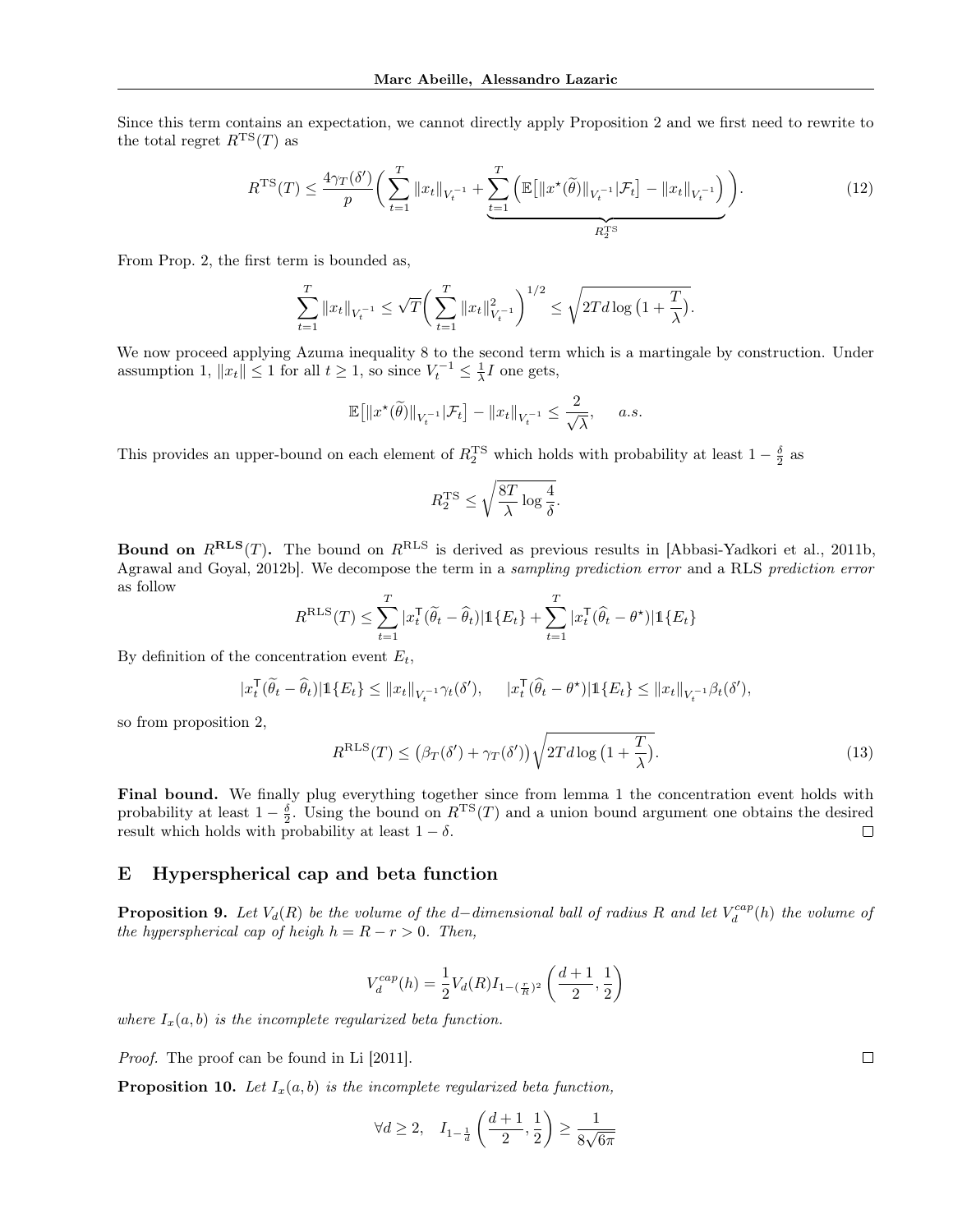*Proof.* The incomplete regularized beta function can be expressed in terms of the beta function  $B(a, b)$  and the incomplete beta function  $B_x(a, b)$  where

$$
B_x(a,b) = \int_0^x t^{a-1} (1-t)^{b-1} dt
$$
  
\n
$$
B(a,b) = B_1(a,b)
$$
  
\n
$$
I_x(a,b) = \frac{B_x(a,b)}{B(a,b)}
$$

Hence we seek for a lower bound on  $B_{1-\frac{1}{d}}\left(\frac{d+1}{2}+\frac{1}{2}\right)$  and an upper bound for  $B\left(\frac{d+1}{2}+\frac{1}{2}\right)$ .

1. Let first find an lower bound for the incomplete beta function. Since  $t \to t^{\frac{d-1}{2}}(1-t)^{-1/2}$  is positive and increasing on [0, 1], for any  $d \geq 2$ ,

$$
B_{1-\frac{1}{d}}\left(\frac{d+1}{2},\frac{1}{2}\right) \ge \int_{1-\frac{3}{2d}}^{1-\frac{d}{2}} t^{\frac{d-1}{2}} (1-t)^{-1/2} dt
$$
  

$$
\ge \frac{1}{2d} \left(\frac{3}{2d}\right)^{-1/2} (1-\frac{3}{2d})^{\frac{d-1}{2}}
$$
  

$$
\ge \frac{1}{\sqrt{6d}} (1-\frac{3}{2d})^{\frac{d-1}{2}}
$$
  

$$
\ge \frac{1}{\sqrt{6d}} (1-\frac{3}{2d})^{\frac{d}{2}}
$$

From the increasing property of  $x \to (1 - \frac{\alpha}{x})^x$  for any  $\alpha < 1$  the sequence  $\left\{ (1 - \frac{3}{2d})^{\frac{d}{2}} \right\}$ is increasing and  $d\geq 2$ 

$$
B_{1-\frac{1}{d}}\left(\frac{d+1}{2},\frac{1}{2}\right)\geq \frac{1}{\sqrt{6d}}(1-\frac{3}{2\times 2})^{\frac{2}{2}}=\frac{1}{4\sqrt{6d}}
$$

2. Now we seek for an upper bound for  $B\left(\frac{d+1}{2}+\frac{1}{2}\right)$ . Since  $B(a,b)=\frac{\Gamma(a)\Gamma(b)}{\Gamma(a+b)}$  one has:

$$
B\left(\frac{d+1}{2} + \frac{1}{2}\right) = \frac{\Gamma\left(\frac{1}{2}\right)\Gamma\left(\frac{d+1}{2}\right)}{\Gamma\left(\frac{d}{2} + 1\right)} = \sqrt{\pi} \frac{\Gamma\left(\frac{d+1}{2}\right)}{\Gamma\left(\frac{d}{2} + 1\right)}
$$

From Chen and Qi [2005] we have the following inequalities for the gamma function  $\forall n \geq 1$ :

$$
\frac{\Gamma(n+1/2)}{\Gamma(n+1)} \le (n+1/4)^{-1/2}
$$

$$
\frac{\Gamma(n+1/2)}{\Gamma(n+1)} \ge (n+4/\pi-1)^{-1/2}
$$

Together with  $\Gamma(x+1) = x\Gamma(x)$  and treating separately cases where d is even or not, one gets  $\forall d \geq 2$ 

$$
\frac{\Gamma\left(\frac{d+1}{2}\right)}{\Gamma\left(\frac{d}{2}+1\right)}\leq \frac{2}{\sqrt{d}}
$$

3. Using the obtained upper and lower bound we get:

$$
I_{1-\frac{1}{d}}\left(\frac{d+1}{2},\frac{1}{2}\right)\geq \frac{\sqrt{d}}{2\sqrt{\pi}\times 4\sqrt{6d}}\geq \frac{1}{8\sqrt{6\pi}}
$$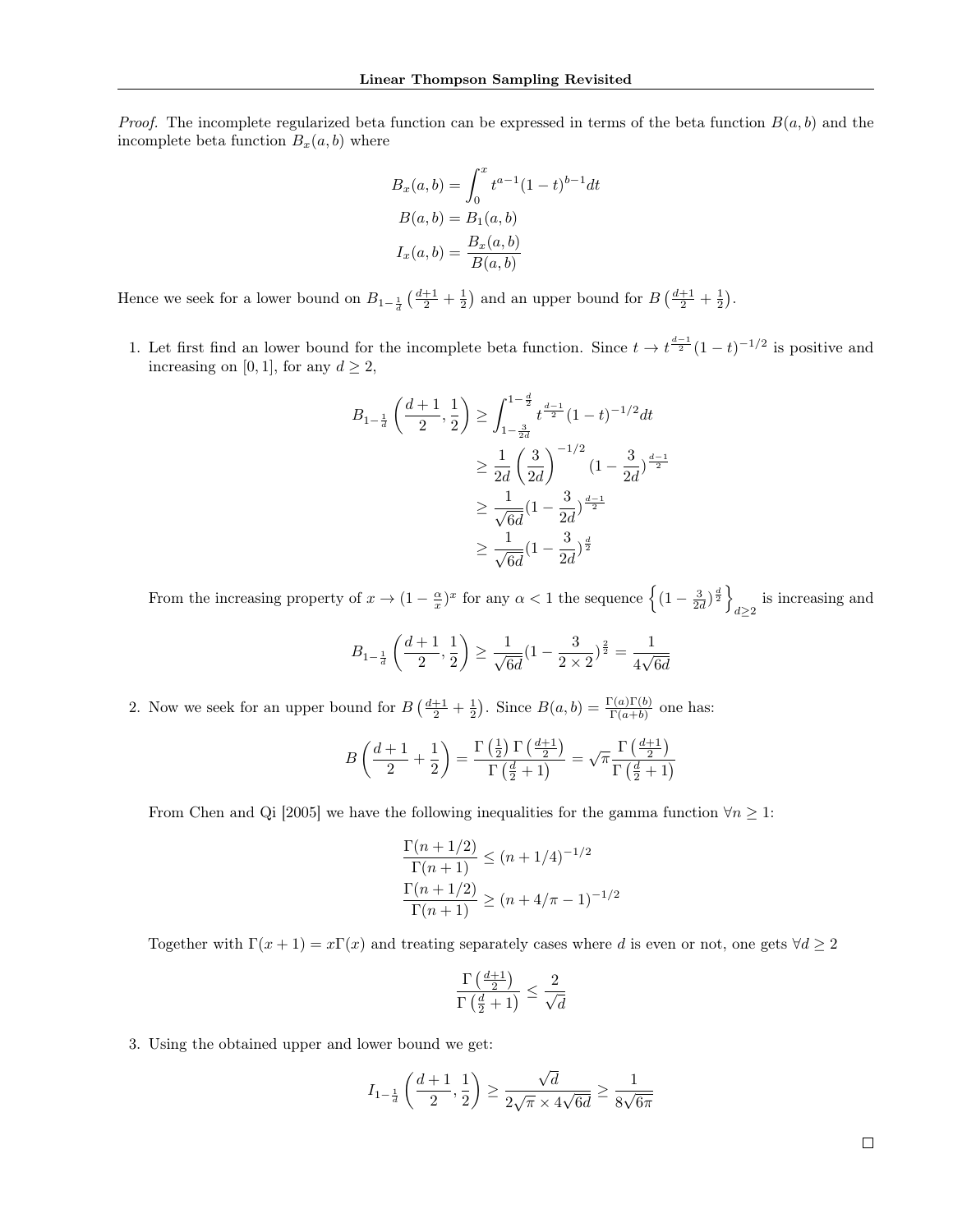# F Generalized Linear Bandit

We present here how to apply our derivation to the generalized linear bandit (GLM) problem of Filippi et al. [2010]. The regret bound is obtained by basically showing that the GLM problem can be reduced to studying the linear case.

The setting. Let  $\mathcal{X} \subset \mathbb{R}^d$  be an arbitrary (finite or infinite) set of arms. Every time an arm  $x \in \mathcal{X}$  is pulled, a reward is generated as  $r(x) = \mu(x^{\mathsf{T}}\theta^*) + \xi$ , where  $\mu$  is the so-called *link function*,  $\theta^* \in \mathbb{R}^d$  is a fixed but unknown parameter vector and  $\xi$  is a random zero-mean noise. The value of an arm  $x \in \mathcal{X}$  is evaluated according to its expected reward  $\mu(x^T\theta^*)$  and for any parameter  $\theta \in \mathbb{R}^d$  we denote the optimal arm and its optimal value as

$$
x^{\star}(\theta) = \arg\max_{x \in \mathcal{X}} \mu(x^{\mathsf{T}}\theta), \qquad J^{\text{GLM}}(\theta) = \sup_{x \in \mathcal{X}} \mu(x^{\mathsf{T}}\theta). \tag{14}
$$

Then  $x^* = x^*(\theta^*)$  is the optimal arm associated with the true parameter  $\theta^*$  and  $J^{GLM}(\theta^*)$  its optimal value. At each step t, a learner chooses an arm  $x_t \in \mathcal{X}$  using all the information observed so far (i.e., sequence of arms and rewards) but without knowing  $\theta^*$  and  $x^*$ . At step t, the learner suffers an *instantaneous regret* corresponding to the difference between the expected rewards of the optimal arm  $x^*$  and the arm  $x_t$  played at time t. The objective of the learner is to minimize the *cumulative regret* up to a finite step  $T$ ,

$$
R^{\text{GLM}}(T) = \sum_{t=1}^{T} \left( \mu(x^{\star, \mathsf{T}} \theta^{\star}) - \mu(x_t^{\mathsf{T}} \theta^{\star}) \right). \tag{15}
$$

Assumptions. The assumptions associated with this more general problem are the same as in the linear bandit problem plus one regarding the link function. Formally, we require assumption 1, 2 and 3 and add:

**Assumption 4** (link function). The link function  $\mu : \mathbb{R} \to \mathbb{R}$  is continuously differentiable, Lipschitz with constant  $k_{\mu}$  and such that  $c_{\mu} = \inf_{\theta \in \mathbb{R}^d, x \in \mathcal{X}} (x^{\mathsf{T}} \theta) > 0.$ 

**Technical tools.** Let  $(x_1, \ldots, x_t) \in \mathcal{X}^t$  be a sequence of arms and  $(r_2, \ldots, r_{t+1})$  be the corresponding observed (random) rewards, then the unknown parameter  $\theta^*$  can be estimated by GLM estimator. Following Filippi et al. [2010] one gets, for any regularization parameter  $\lambda \in \mathbb{R}^+$ ,

$$
\hat{\theta}_t^{\text{GLM}} = \arg \min_{\theta \in \mathbb{R}^d} \|\sum_{s=1}^{t-1} (r_{s+1} - \mu(x_s^{\mathsf{T}} \theta)) x_s\|_{V_t^{-1}}^2,\tag{16}
$$

where  $V_t$  is the same design matrix as in the linear case. Similar to Prop. 1, we have a concentration inequality for the GLM estimate.

**Proposition 11** (Prop. 1 in appendix.A in Filippi et al. [2010]). For any  $\delta \in (0,1)$ , under assumptions 1, 2, 3 and 4, for any  $\mathcal{F}_t^x$ -adapted sequence  $(x_1,\ldots,x_t,\ldots)$ , the prediction returned by the GLM estimator  $\widehat{\theta}_t^{GLM}$  (Eq. 16) is such that for any fixed  $t \geq 1$ ,

$$
\|\widehat{\theta}_t^{GLM} - \theta^\star\|_{V_t} \le \frac{\beta_t(\delta)}{c_\mu},\tag{17}
$$

and

$$
\forall x \in \mathbb{R}^d, \quad \|\mu(x^{\mathsf{T}} \hat{\theta}_t^{GLM}) - \mu(x^{\mathsf{T}} \theta^{\star})\| \le \frac{k_{\mu} \beta_t(\delta)}{c_{\mu}} \|x\|_{V_t^{-1}},
$$
\n
$$
\|x^{\mathsf{T}} \hat{\theta}_t^{GLM} - x^{\mathsf{T}} \theta^{\star}\| \le \frac{\beta_t(\delta)}{c_{\mu}} \|x\|_{V_t^{-1}},
$$
\n
$$
(18)
$$

with probability  $1 - \delta$  (w.r.t. the noise sequence  $\{\xi_t\}_t$  and any other source of randomization in the definition of the sequence of arms), where  $\beta_t(\delta)$  is defined as in Eq. 5.

The Asm. 4 on the link function together with the properties of the GLM estimator implies the following:

1. since the first derivative is strictly positive,  $\mu$  is strictly increasing and  $x^*(\theta) = \arg \max_{x \in \mathcal{X}} x^{\mathsf{T}} \theta$  so we retrieve the optimal arm of the linear case (and the support function),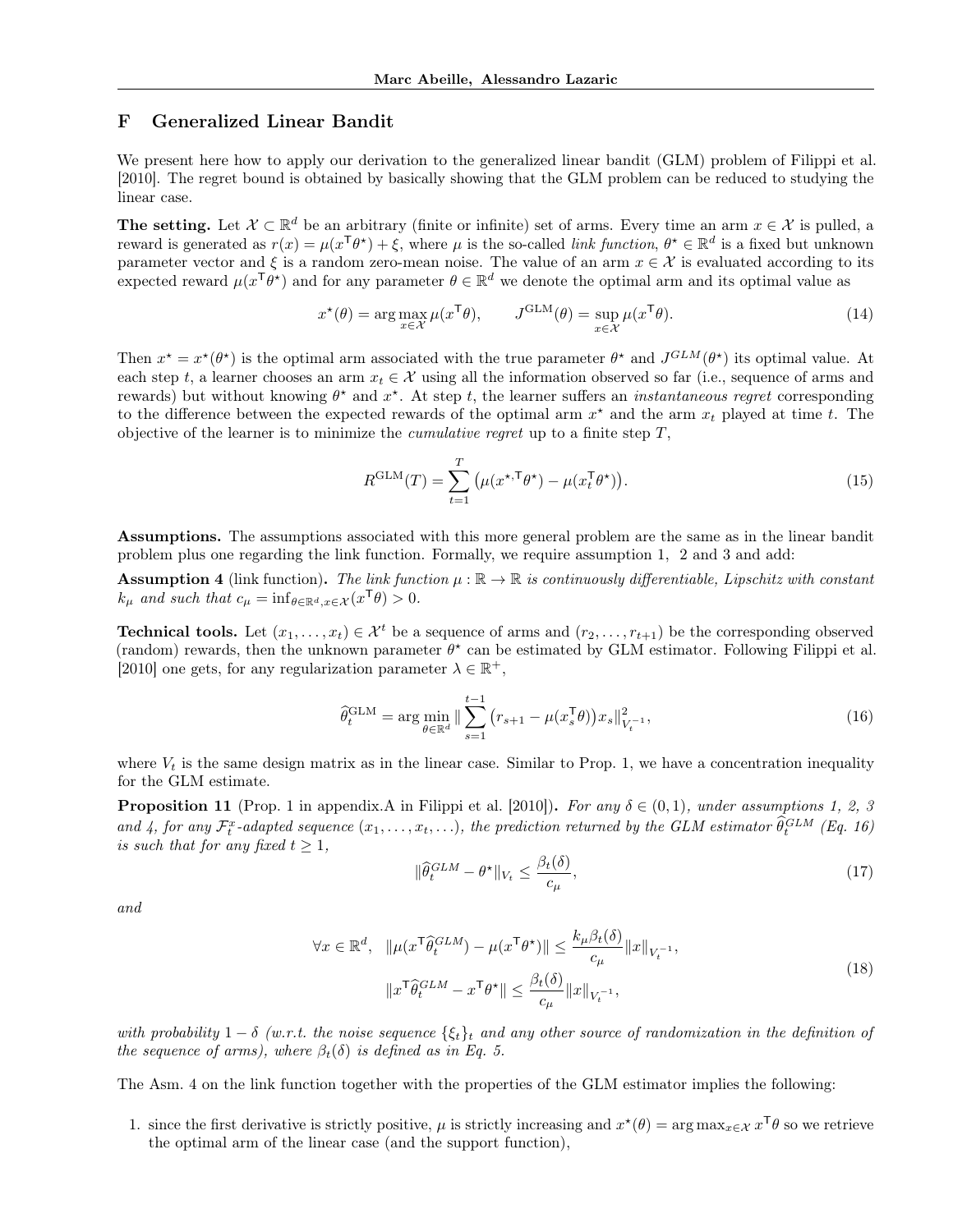2. the concentration inequality of the GLM estimate involves the same ellipsoid as for the RLS (multiplied by a factor  $\frac{1}{c_{\mu}}$ ).

These two facts suggest to use then exactly the same TS algorithm as for the linear case (with a  $\beta$  multiplied by a factor  $\frac{1}{c_{\mu}}$ ).

Sketch of the proof. From the previous comments, making use of the property of  $\mu$ , one just need to reduce the GLM case to the standard linear case.

$$
R^{\text{GLM}}(T) = \sum_{t=1}^{T} (\mu(x^{\star}\theta^{\star}) - \mu(x_t^{\top}\theta^{\star})),
$$
  
\n
$$
= \sum_{t=1}^{T} (\mu(x^{\star}\theta^{\star}) - \mu(x_t^{\top}\tilde{\theta}_t)) + \sum_{t=1}^{T} (\mu(x_t^{\top}\tilde{\theta}_t) - \mu(x_t^{\top}\theta^{\star}))
$$
  
\n
$$
\leq \sum_{t=1}^{T} (\mu(x^{\star}\theta^{\star}) - \mu(x_t^{\top}\tilde{\theta}_t)) + \sum_{t=1}^{T} k_{\mu} ||x||_{V_t^{-1}} ||\tilde{\theta}_t - \theta^{\star}||_{V_t}.
$$

The second term is bounded exactly as  $R^{RLS}(T)$ . To bound the first one, we make use of the fact that

$$
\mu(x^{\star}\theta^{\star}) - \mu(x_t^{\top}\tilde{\theta}_t) \le k_{\mu}(J(\theta^{\star}) - J(\tilde{\theta}_t)), \quad \text{if } J(\theta^{\star}) - J(\tilde{\theta}_t) \ge 0,
$$
  

$$
\mu(x^{\star}\theta^{\star}) - \mu(x_t^{\top}\tilde{\theta}_t) \le c_{\mu}(J(\theta^{\star}) - J(\tilde{\theta}_t)), \quad \text{otherwise.}
$$

Following the proof of the linear case, with high probability, for all  $t \geq 1$ ,

$$
J(\theta^\star) - J(\tilde{\theta}_t) \leq \frac{2\gamma_t(\delta')}{c_\mu p} \mathbb{E} \big( \|x_t\|_{V_t^{-1}} | \mathcal{F}_t \big).
$$

Since the r.h.s is strictly positive one can bound the first part of the regret, independently of the sign by,

$$
\sum_{t=1}^T \left( \mu(x^{\star} \theta^{\star}) - \mu(x_t^{\sf T} \tilde{\theta}_t) \right) \le \frac{2k_{\mu} \gamma_T(\delta')}{c_{\mu} p} \sum_{t=1}^T \mathbb{E} \left( \|x_t\|_{V_t^{-1}} | \mathcal{F}_t \right).
$$

Finally, the same proof as in the linear case leads to the following bound for the Generalized Linear Bandit regret. **Lemma 4.** Under assumptions 1,2,3 and 4, the cumulative regret of TS over T steps is bounded as

$$
R^{GLM}(T) \le \frac{k_{\mu}}{c_{\mu}} \left(\beta_{T}(\delta') + \gamma_{T}(\delta')\left(1 + 2/p\right)\right) \sqrt{2T d \log\left(1 + \frac{T}{\lambda}\right)} + \frac{2k_{\mu}\gamma_{T}(\delta')}{pc_{\mu}} \sqrt{\frac{8T}{\lambda} \log\frac{4}{\delta}}
$$
(19)

with probability  $1 - \delta$  where  $\delta' = \frac{\delta}{4T}$ .

#### G Regularized Linear Optimization

We consider here the Regularized Linear Optimization (RLO) problem as an extension of the Linear Bandit problem. Given a set of arms  $\mathcal{X} \subset \mathbb{R}^d$  and an unknown parameter  $\theta^* \in \mathbb{R}^d$ , a learner aims at each time step  $t = 1, \ldots, T$  to select action  $x_t \in \mathcal{X}$  which maximizes its associated reward  $x_t^{\mathsf{T}} \theta^* + \mu c(x_t)$  where  $\mu$  is a known constant and c an arbitrary (yet known) real-valued function. Whenever arm  $x$  is pulled, the learner receives a noisy observation  $y = x^{\mathsf{T}} \theta^* + \xi$ . As for LB, we introduce the function  $f(x; \theta) = x^{\mathsf{T}} \theta + \mu c(x)$ , and denote as  $x^*(\theta) = \arg \max_{x \in \mathcal{X}} f(x; \theta)$  and  $J(\theta) = \max_{x \in \mathcal{X}} f(x; \theta)$  the optimal action and optimal reward associated with  $\theta$ . The regret is therefore defined as  $R^{RLO}(T) = \sum_{t=1}^{T} f(x^{\star}(\theta^{\star}); \theta^{\star}) - f(x_t; \theta^{\star}).$ 

Since this problem is just the regularized extension of the Linear Bandit, the TS algorithm is similar to Alg. 1 where  $r_t$  is replaced  $y_t$  and  $x_t = \arg \max_{x \in \mathcal{X}} f(x, \theta_t)$ . Under the same assumptions, the regret shares the same bound and our line of proof holds. First, we decompose the regret

$$
R(T) = \sum_{t=1}^{T} \left[ \left( f(x^{\star}(\theta^{\star});\theta^{\star}) - f(x_t;\tilde{\theta}_t) \right) + \left( f(x_t;\tilde{\theta}_t) - f(x_t;\theta^{\star}) \right) \right] = \underbrace{\sum_{t=1}^{T} \left[ J(\theta^{\star}) - J(\tilde{\theta}_t) \right]}_{=R^{TS}(T)} + \underbrace{\sum_{t=1}^{T} \left[ x_t^{\mathsf{T}} \tilde{\theta}_t - x_t^{\mathsf{T}} \theta^{\star} \right]}_{=R^{RLS}(T)}.
$$